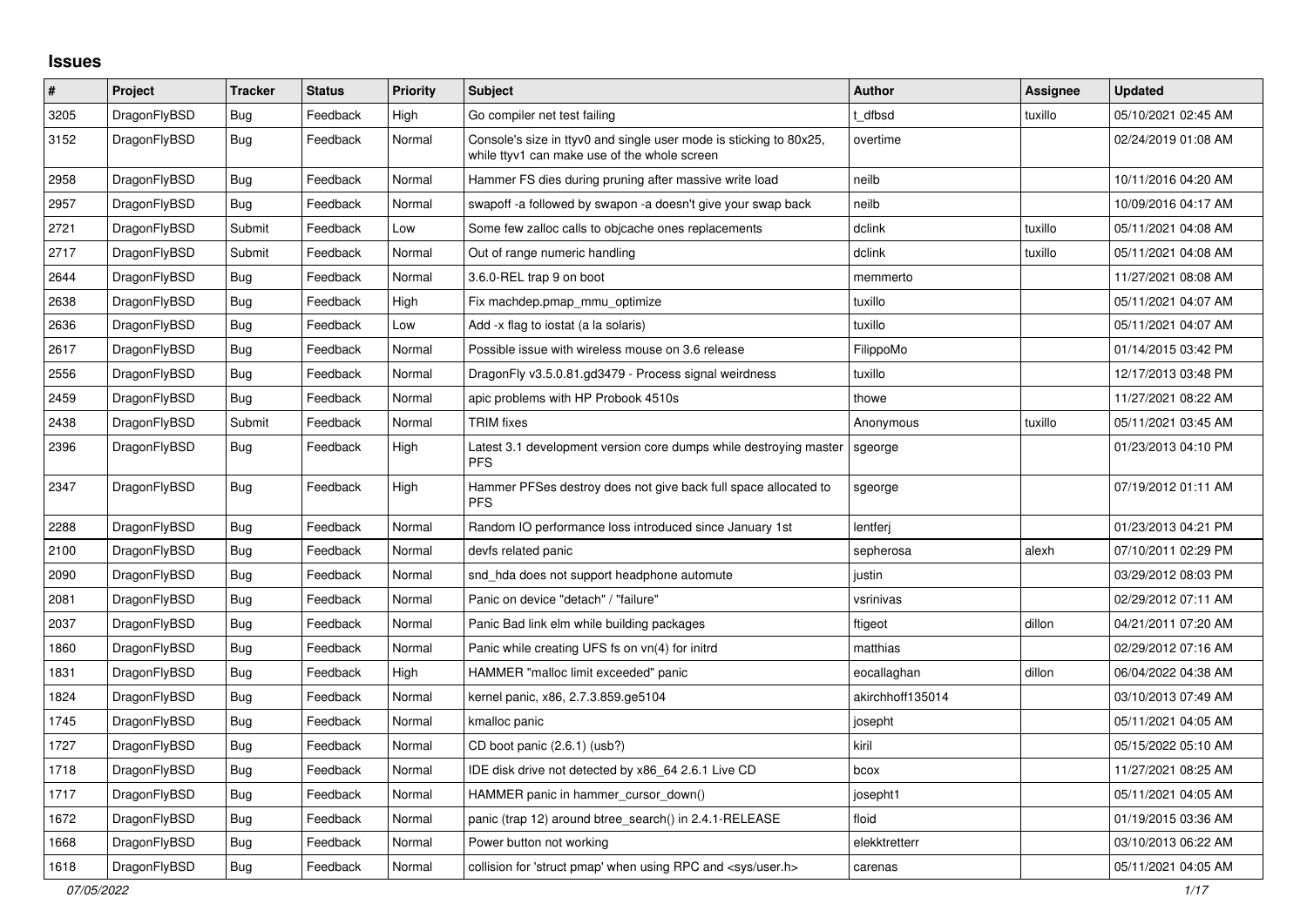| #    | Project      | <b>Tracker</b> | <b>Status</b> | <b>Priority</b> | Subject                                                                                                                                                   | <b>Author</b>  | Assignee | <b>Updated</b>      |
|------|--------------|----------------|---------------|-----------------|-----------------------------------------------------------------------------------------------------------------------------------------------------------|----------------|----------|---------------------|
| 1613 | DragonFlyBSD | <b>Bug</b>     | Feedback      | Normal          | USB Keyboard not working on master                                                                                                                        | elekktretterr  |          | 05/11/2021 04:05 AM |
| 1593 | DragonFlyBSD | <b>Bug</b>     | Feedback      | Normal          | panic: assertion: ccb == ap->ap_err_ccb in ahci_put_err_ccb                                                                                               | ftigeot        | ftigeot  | 05/15/2022 05:09 AM |
| 1592 | DragonFlyBSD | <b>Bug</b>     | Feedback      | Normal          | AcpiOSUnmapMemory: Warning, deallocation did not track<br>allocation.                                                                                     | eocallaghan    |          | 06/02/2014 07:45 AM |
| 1591 | DragonFlyBSD | <b>Bug</b>     | Feedback      | Normal          | Lenovo X301 hangs with AHCI Driver CMD TIMEOUT<br>STS=d0 <bsy></bsy>                                                                                      | eocallaghan    |          | 05/11/2021 04:05 AM |
| 1587 | DragonFlyBSD | <b>Bug</b>     | Feedback      | Normal          | can't gdb across fork                                                                                                                                     | corecode       | tuxillo  | 05/11/2021 03:54 AM |
| 1580 | DragonFlyBSD | <b>Bug</b>     | Feedback      | Normal          | Panic (Fatal trap 12: page fault while in kernel mode) while playing<br>with pf and netif names                                                           | rumcic         |          | 12/21/2018 01:21 AM |
| 1579 | DragonFlyBSD | <b>Bug</b>     | Feedback      | Normal          | dfly 2.4.1 does not like HP DL360G4p and Smart Array 6400 with<br>MSA20                                                                                   | tomaz.borstnar | tuxillo  | 06/02/2014 02:44 PM |
| 1577 | DragonFlyBSD | <b>Bug</b>     | Feedback      | Normal          | panic: assertion: leaf->base.obj_id == ip->obj_id in<br>hammer_ip_delete_range                                                                            | qhwt+dfly      |          | 05/11/2021 04:01 AM |
| 1563 | DragonFlyBSD | <b>Bug</b>     | Feedback      | Normal          | reset(1) doesn't reset terminal to the defaults                                                                                                           | hasso          |          | 03/10/2013 04:17 AM |
| 1560 | DragonFlyBSD | <b>Bug</b>     | Feedback      | Normal          | Unable to modify partition table on ThinkPad T61p during install                                                                                          | rehsack        |          | 01/15/2015 08:57 AM |
| 1521 | DragonFlyBSD | <b>Bug</b>     | Feedback      | Normal          | amd64 2.4 livecd won't mount root at boot                                                                                                                 | bolapara       |          | 01/28/2018 03:45 AM |
| 1489 | DragonFlyBSD | <b>Bug</b>     | Feedback      | Normal          | panic: ufs dirbad: bad dir                                                                                                                                | rumcic         |          | 03/10/2013 04:34 AM |
| 1486 | DragonFlyBSD | <b>Bug</b>     | Feedback      | Normal          | Interrupt storm related to SATA DVD device                                                                                                                | hasso          |          | 05/11/2021 04:01 AM |
| 1481 | DragonFlyBSD | <b>Bug</b>     | Feedback      | Normal          | panic: assertion: kva_p(buf) in soopt_from_kbuf (after ipfw pipe<br>show, 2.2.1-R)                                                                        | combiner       |          | 05/11/2021 04:01 AM |
| 1456 | DragonFlyBSD | <b>Bug</b>     | Feedback      | Normal          | Microsoft wireless desktop problems                                                                                                                       | elekktretterr  |          | 01/15/2015 08:34 AM |
| 1454 | DragonFlyBSD | <b>Bug</b>     | Feedback      | Normal          | Unable to boot from external USB DVD drive                                                                                                                | elekktretterr  |          | 05/11/2021 04:01 AM |
| 1448 | DragonFlyBSD | <b>Bug</b>     | Feedback      | Normal          | panic: assertion: _tp->tt_msg->tt_cpuid == mycpuid in<br>tcp_callout_active tcp_output tcp_usr_send netmsg_pru_send<br>netmsg_service tcpmsg_service_loop | dillon         |          | 05/11/2021 04:00 AM |
| 1429 | DragonFlyBSD | <b>Bug</b>     | Feedback      | Normal          | vkernel bug - "mfree: m->m_nextpkt != NULL"                                                                                                               | dillon         |          | 05/11/2021 04:00 AM |
| 1428 | DragonFlyBSD | <b>Bug</b>     | Feedback      | Low             | POSIX.1e implementation is too old                                                                                                                        | hasso          | tuxillo  | 05/11/2021 04:00 AM |
| 1411 | DragonFlyBSD | <b>Bug</b>     | Feedback      | Normal          | Burning doesn't work with ahci(4)                                                                                                                         | hasso          | dillon   | 05/11/2021 04:00 AM |
| 1397 | DragonFlyBSD | Bug            | Feedback      | Normal          | jobs -I output inconsistency when called from script                                                                                                      | Anonymous      | tuxillo  | 05/15/2022 05:07 AM |
| 1387 | DragonFlyBSD | <b>Bug</b>     | Feedback      | Normal          | zero-size malloc and ps: kvm_getprocs: Bad address                                                                                                        | qhwt+dfly      |          | 05/11/2021 04:00 AM |
| 1332 | DragonFlyBSD | <b>Bug</b>     | Feedback      | Normal          | DFBSD 2.2 - Booting usbcdrom/usbsticks on thinkpad hangs on<br>"BTX Halted"                                                                               | tuxillo        |          | 05/11/2021 04:00 AM |
| 1330 | DragonFlyBSD | <b>Bug</b>     | Feedback      | Normal          | Hammer, usb disk, SYNCHRONIZE CACHE failure                                                                                                               | josepht        |          | 06/02/2014 04:56 AM |
| 1287 | DragonFlyBSD | <b>Bug</b>     | Feedback      | Normal          | altg configuration doesn't work                                                                                                                           | corecode       | tuxillo  | 05/11/2021 03:51 AM |
| 1282 | DragonFlyBSD | <b>Bug</b>     | Feedback      | Normal          | panic (trap 12) when booting SMP kernel on Atom 330 (dual core)                                                                                           | tomaz.borstnar |          | 05/11/2021 04:00 AM |
| 1250 | DragonFlyBSD | <b>Bug</b>     | Feedback      | Normal          | Panic upon plugging an USB flash drive into the machine                                                                                                   | rumcic         |          | 03/10/2013 05:17 AM |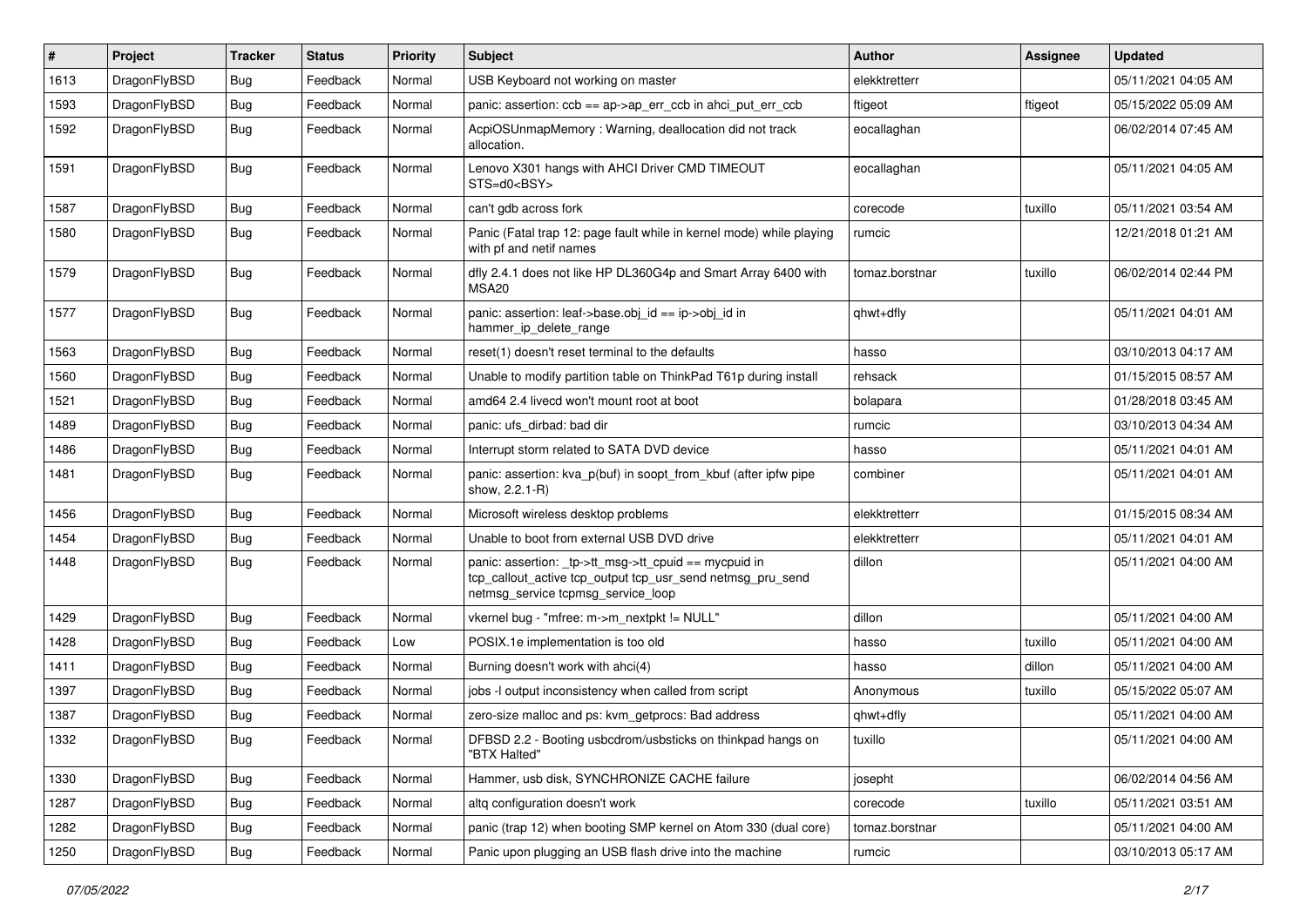| $\sharp$ | Project      | <b>Tracker</b> | <b>Status</b> | <b>Priority</b> | Subject                                                                                                | <b>Author</b>     | Assignee | <b>Updated</b>      |
|----------|--------------|----------------|---------------|-----------------|--------------------------------------------------------------------------------------------------------|-------------------|----------|---------------------|
| 1249     | DragonFlyBSD | <b>Bug</b>     | Feedback      | Normal          | panic: ffs_vfree: freeing free inode                                                                   | rumcic            |          | 03/10/2013 05:13 AM |
| 1144     | DragonFlyBSD | Bug            | Feedback      | Normal          | Incorrect clock under KVM                                                                              | msylvan           |          | 03/09/2013 01:17 PM |
| 1127     | DragonFlyBSD | <b>Bug</b>     | Feedback      | Low             | cdrom drive not detected                                                                               | tgr               | corecode | 01/15/2015 08:55 AM |
| 1101     | DragonFlyBSD | <b>Bug</b>     | Feedback      | Normal          | ohci related panic                                                                                     | polachok          |          | 05/11/2021 04:00 AM |
| 979      | DragonFlyBSD | <b>Bug</b>     | Feedback      | Normal          | Failure-prone USB mass storage (SB600? msdosfs? CAM?)                                                  | floid             |          | 01/15/2015 08:38 AM |
| 911      | DragonFlyBSD | <b>Bug</b>     | Feedback      | Normal          | kldload/kernel linker can exceed malloc reserve and panic system                                       | corecode          | tuxillo  | 05/11/2021 03:51 AM |
| 901      | DragonFlyBSD | <b>Bug</b>     | Feedback      | Normal          | route show needs to get data from all cpus                                                             | corecode          | tuxillo  | 05/11/2021 03:50 AM |
| 847      | DragonFlyBSD | <b>Bug</b>     | Feedback      | Normal          | processes getting stuck on mount point                                                                 | corecode          | tuxillo  | 05/11/2021 03:50 AM |
| 846      | DragonFlyBSD | <b>Bug</b>     | Feedback      | Normal          | USB bugs:usb mouse can't used!                                                                         | frankning         |          | 01/15/2015 08:36 AM |
| 806      | DragonFlyBSD | <b>Bug</b>     | Feedback      | Normal          | boot error on MacBook                                                                                  | tralamazza        |          | 06/04/2022 05:28 AM |
| 570      | DragonFlyBSD | <b>Bug</b>     | Feedback      | Normal          | 1.8.x: ACPI problems                                                                                   | qhwt+dfly         |          | 06/02/2014 03:45 AM |
| 385      | DragonFlyBSD | <b>Bug</b>     | Feedback      | Low             | Mail archive address removal                                                                           | justin            | justin   | 03/09/2013 11:24 AM |
| 293      | DragonFlyBSD | <b>Bug</b>     | Feedback      | Low             | Various updates to the handbook                                                                        | victor            | victor   | 03/10/2013 04:46 AM |
| 285      | DragonFlyBSD | <b>Bug</b>     | Feedback      | Low             | interrupt latency with re without ip address configured                                                | thomas.nikolajsen |          | 02/20/2014 10:30 AM |
| 243      | DragonFlyBSD | Bug            | Feedback      | Normal          | weird behavior in the shell                                                                            | swildner          |          | 05/31/2022 02:51 PM |
| 3318     | DragonFlyBSD | <b>Bug</b>     | In Progress   | Normal          | Segmenation fault when a process resumed with checkpt exits                                            | zabolekar         | tuxillo  | 06/18/2022 08:24 AM |
| 3317     | DragonFlyBSD | <b>Bug</b>     | In Progress   | Normal          | Network vtnet0 not working on Hetzner cloud                                                            | mneumann          |          | 06/18/2022 03:55 AM |
| 3310     | DragonFlyBSD | <b>Bug</b>     | In Progress   | Normal          | NVMM+QEMU fail to boot with UEFI: Mem Assist Failed<br>[gpa=0xfffffff0]                                | liweitianux       |          | 01/11/2022 03:22 PM |
| 3299     | DragonFlyBSD | Bug            | In Progress   | Normal          | DragonFlyBSD reports utterly wrong uptime (most of the time, right<br>after booting in)                | adrian            |          | 11/11/2021 01:43 PM |
| 3295     | DragonFlyBSD | Bug            | In Progress   | Normal          | Adapt devel/libvirt for nvmm                                                                           | tuxillo           | tuxillo  | 11/03/2021 04:56 PM |
| 3269     | DragonFlyBSD | Bug            | In Progress   | Normal          | Is double-buffer'd buf still required by HAMMER2 ?                                                     | tkusumi           |          | 05/12/2021 04:09 PM |
| 3160     | DragonFlyBSD | Submit         | In Progress   | Normal          | State the implementation difference in pkill/pgrep manual                                              | sevan             | tuxillo  | 06/03/2022 05:15 PM |
| 3145     | DragonFlyBSD | Submit         | In Progress   | Normal          | Update libelf to FreeBSD 12 current and build as base library usable   davshao<br>by ports             |                   | tuxillo  | 08/20/2021 03:58 PM |
| 3113     | DragonFlyBSD | Bug            | In Progress   | Urgent          | Booting vKernel fails due being out of swap space                                                      | tcullen           |          | 05/11/2021 04:14 AM |
| 3111     | DragonFlyBSD | <b>Bug</b>     | In Progress   | High            | Mouse lags every second heavily under X11                                                              | mneumann          |          | 12/12/2017 09:46 PM |
| 3089     | DragonFlyBSD | Bug            | In Progress   | Normal          | vtnet(4) - disable TCP checksum offload by default                                                     | jlane             | vadaszi  | 05/11/2021 04:14 AM |
| 3031     | DragonFlyBSD | Submit         | In Progress   | Normal          | Update drm/radeon to Linux 4.7.10 as much as possible                                                  | davshao           | ftigeot  | 08/19/2021 12:33 PM |
| 3028     | DragonFlyBSD | <b>Bug</b>     | In Progress   | Normal          | installer: confusion of set/get disk encryption passphrase dialogs                                     | liweitianux       | tuxillo  | 06/03/2022 05:13 PM |
| 3021     | DragonFlyBSD | <b>Bug</b>     | In Progress   | Normal          | sys/dev/drm/i915/i915_gem_stolen.c:115]: (error) Signed integer<br>overflow for expression '65535<<20' | dcb               |          | 04/11/2017 12:46 PM |
| 3011     | DragonFlyBSD | <b>Bug</b>     | In Progress   | Normal          | dragonfly/sys/dev/netif/re/re.c: suspicious code?                                                      | dcb               |          | 07/29/2017 01:26 AM |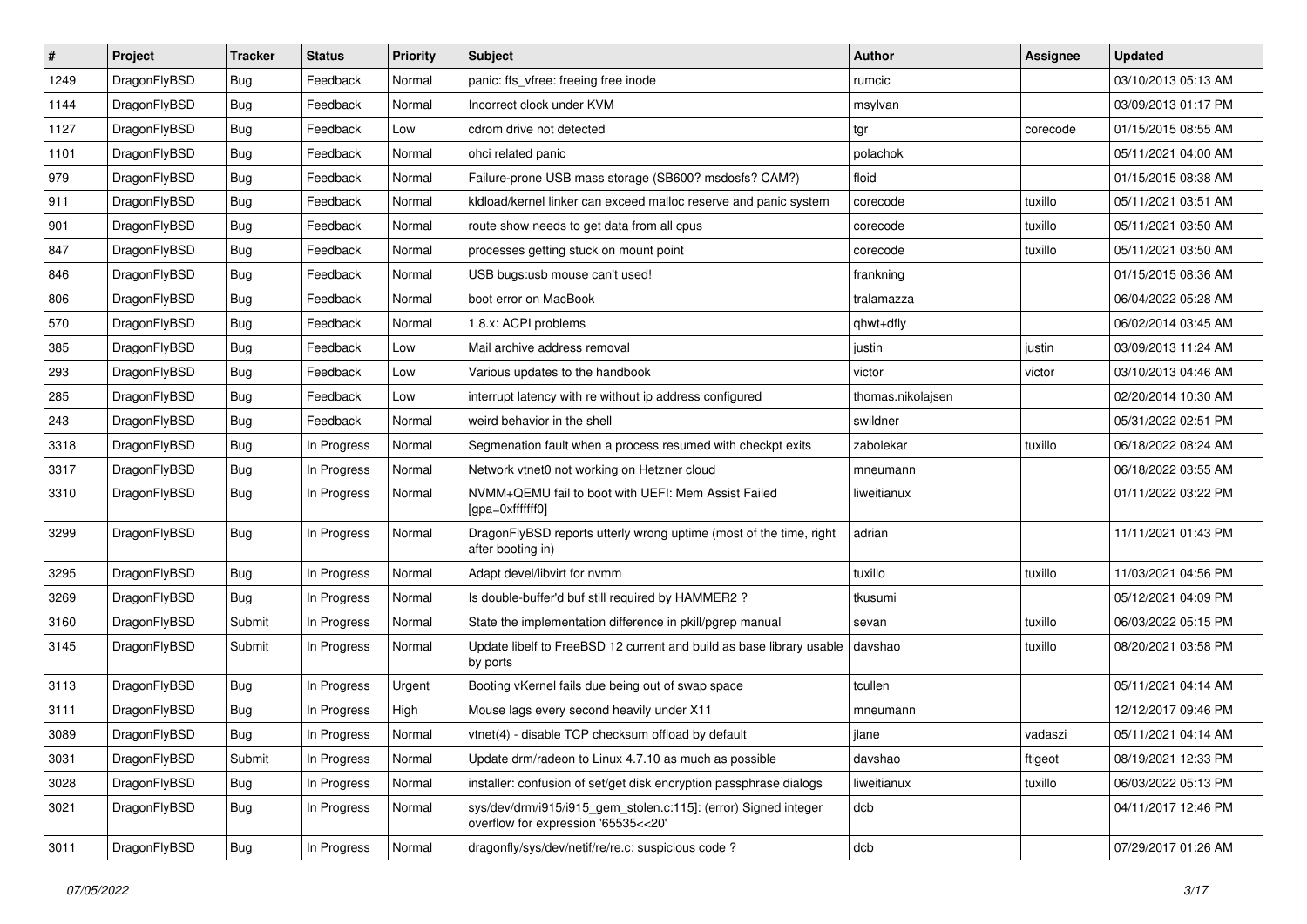| #    | Project      | <b>Tracker</b> | <b>Status</b> | <b>Priority</b> | Subject                                                                                                   | Author            | <b>Assignee</b> | <b>Updated</b>      |
|------|--------------|----------------|---------------|-----------------|-----------------------------------------------------------------------------------------------------------|-------------------|-----------------|---------------------|
| 2819 | DragonFlyBSD | <b>Bug</b>     | In Progress   | Normal          | Random micro system freezes after a week of uptime                                                        | ftigeot           | dillon          | 08/16/2015 08:46 PM |
| 2797 | DragonFlyBSD | Bug            | In Progress   | Low             | vkernels with & without machdep.pmap_mmu_optimize                                                         | yellowrabbit2010  |                 | 11/27/2021 08:06 AM |
| 2731 | DragonFlyBSD | <b>Bug</b>     | In Progress   | Normal          | Screen full of random colors when starting Xorg with Intel Haswell<br>HD Graphics P4600                   | ikatzmaier        |                 | 11/12/2014 04:08 PM |
| 2631 | DragonFlyBSD | <b>Bug</b>     | In Progress   | Low             | Verify library versioning current with full package build and switch it<br>on (after publishing packages) | tuxillo           |                 | 05/11/2021 04:06 AM |
| 2549 | DragonFlyBSD | <b>Bug</b>     | In Progress   | Normal          | netgraph7: Kernel page fault.                                                                             | russiane39        | nant            | 05/10/2013 11:20 PM |
| 2499 | DragonFlyBSD | <b>Bug</b>     | In Progress   | Urgent          | DRAGONFLY 3 2 lockd not responding correctly                                                              | Nerzhul           |                 | 01/22/2013 12:47 PM |
| 2414 | DragonFlyBSD | <b>Bug</b>     | In Progress   | Normal          | Lenovo S10 acpi freeze (not new)                                                                          | davshao           |                 | 05/11/2021 04:13 AM |
| 2391 | DragonFlyBSD | Bug            | In Progress   | Normal          | System lock with ahci and acpi enabled on ATI RS690 chipset with<br>SMB600 sata controller                | jorisgio          | vadaszi         | 06/03/2015 03:51 PM |
| 2360 | DragonFlyBSD | <b>Bug</b>     | In Progress   | Normal          | Wishlist: virtio driver import                                                                            | vsrinivas         |                 | 06/04/2022 04:16 AM |
| 2358 | DragonFlyBSD | <b>Bug</b>     | In Progress   | Normal          | DFBSD v3.0.2.32.g928ca - panic: hammer: insufficient undo FIFO<br>space!                                  | tuxillo           | tuxillo         | 05/10/2021 02:50 AM |
| 2353 | DragonFlyBSD | Bug            | In Progress   | Normal          | panic: assertion "gd->gd_spinlocks_wr == 0" failed in<br>bsd4 schedulerclock                              | jaydg             | alexh           | 11/28/2012 01:57 AM |
| 2351 | DragonFlyBSD | <b>Bug</b>     | In Progress   | Normal          | DFBSD v3.1.0.579.g44ccf - Stuck during startup, random freezes                                            | tuxillo           |                 | 04/24/2012 08:21 AM |
| 2345 | DragonFlyBSD | <b>Bug</b>     | In Progress   | Normal          | DFBSD v3.1.0.457.gd679f - NFS panic on diskless station                                                   | tuxillo           |                 | 04/07/2012 05:22 PM |
| 2296 | DragonFlyBSD | <b>Bug</b>     | In Progress   | High            | panic: assertion "m->wire count > 0" failed                                                               | thomas.nikolajsen |                 | 08/30/2012 06:09 AM |
| 2282 | DragonFlyBSD | <b>Bug</b>     | In Progress   | Normal          | gdb segfaults with certain corefiles                                                                      | tuxillo           |                 | 01/18/2012 04:40 PM |
| 2013 | DragonFlyBSD | <b>Bug</b>     | In Progress   | Normal          | oversized DMA request loop                                                                                | josepht           |                 | 05/11/2021 04:06 AM |
| 1921 | DragonFlyBSD | <b>Bug</b>     | In Progress   | Normal          | we miss mlockall                                                                                          | alexh             | tuxillo         | 06/18/2022 04:08 AM |
| 1819 | DragonFlyBSD | <b>Bug</b>     | In Progress   | Low             | truss - Major revamping task list                                                                         | tuxillo           | tuxillo         | 11/27/2021 08:45 AM |
| 1749 | DragonFlyBSD | <b>Bug</b>     | In Progress   | Normal          | HAMMER fsstress panic in hammer_flush_inode_core<br>'ip->flush_state != HAMMER_FST_FLUSH'                 | vsrinivas         |                 | 05/11/2021 04:06 AM |
| 1744 | DragonFlyBSD | <b>Bug</b>     | In Progress   | Normal          | HAMMER fsstress panic in hammer_setup_child_callback                                                      | vsrinivas         |                 | 05/11/2021 04:05 AM |
| 1700 | DragonFlyBSD | Submit         | In Progress   | Normal          | skip boot2 menu on <enter></enter>                                                                        | Johannes.Hofmann  | tuxillo         | 05/15/2022 08:35 AM |
| 1669 | DragonFlyBSD | <b>Bug</b>     | In Progress   | Normal          | Drive wont open using button                                                                              | elekktretterr     |                 | 02/29/2012 12:05 PM |
| 1661 | DragonFlyBSD | <b>Bug</b>     | In Progress   | Normal          | panic on password entry mount smb filesystem                                                              | vsrinivas         |                 | 11/27/2021 08:29 AM |
| 1584 | DragonFlyBSD | <b>Bug</b>     | In Progress   | Normal          | can't use ssh from jail: debug1: read passphrase: can't open<br>/dev/tty: Device busy                     | corecode          | tuxillo         | 05/11/2021 03:53 AM |
| 1583 | DragonFlyBSD | <b>Bug</b>     | In Progress   | Normal          | panic: assertion: cursor->trans->sync_lock_refs > 0 in<br>hammer_recover_cursor                           | corecode          | tuxillo         | 05/11/2021 03:53 AM |
| 1547 | DragonFlyBSD | <b>Bug</b>     | In Progress   | Normal          | disklabel64 automatic sizing                                                                              | corecode          | tuxillo         | 05/11/2021 03:52 AM |
| 1528 | DragonFlyBSD | <b>Bug</b>     | In Progress   | Normal          | ktrace does not show proper return values for pipe(2)                                                     | corecode          | tuxillo         | 05/11/2021 03:52 AM |
| 1502 | DragonFlyBSD | <b>Bug</b>     | In Progress   | Normal          | Lock while deleting files from nohistory HAMMER directories                                               | hasso             |                 | 03/10/2013 04:28 AM |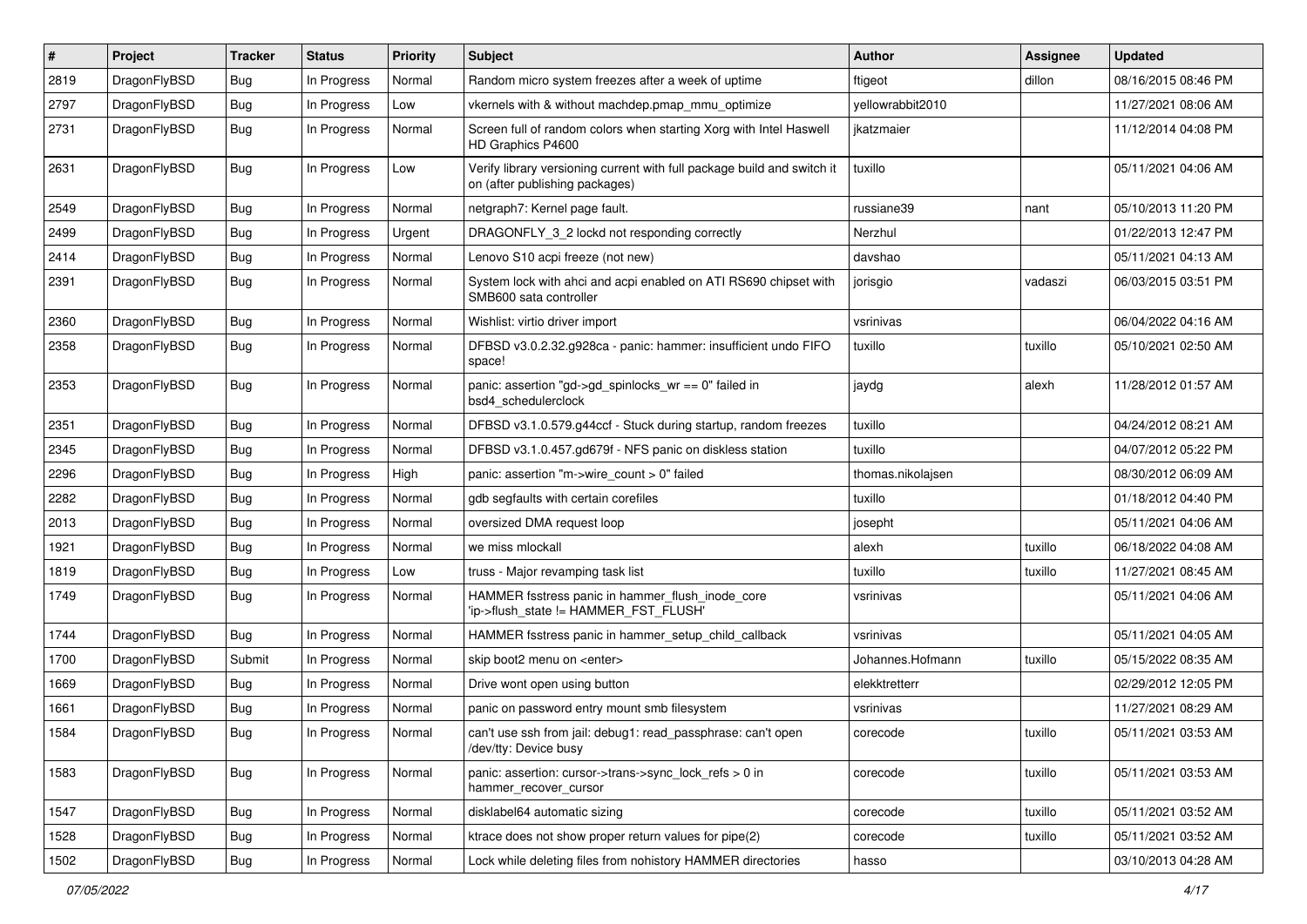| $\vert$ # | <b>Project</b> | <b>Tracker</b> | <b>Status</b> | <b>Priority</b> | <b>Subject</b>                                                                                            | Author             | Assignee  | <b>Updated</b>      |
|-----------|----------------|----------------|---------------|-----------------|-----------------------------------------------------------------------------------------------------------|--------------------|-----------|---------------------|
| 1475      | DragonFlyBSD   | Bug            | In Progress   | Normal          | kernel blocks with low memory and syscons setting a high res mode<br>/ scrollback                         | corecode           | tuxillo   | 05/11/2021 03:52 AM |
| 1469      | DragonFlyBSD   | <b>Bug</b>     | In Progress   | Normal          | Hammer history security concern                                                                           | corecode           | tuxillo   | 05/11/2021 03:52 AM |
| 1398      | DragonFlyBSD   | Submit         | In Progress   | Normal          | hdestroy(3) restricts hash key to point to malloc'ed space                                                | Anonymous          |           | 08/20/2021 04:06 PM |
| 1390      | DragonFlyBSD   | Bug            | In Progress   | Normal          | Use id_t type for {get,set}priority()                                                                     | Anonymous          | tuxillo   | 07/05/2019 02:18 AM |
| 1368      | DragonFlyBSD   | Bug            | In Progress   | Normal          | suspend signal race?                                                                                      | qhwt+dfly          |           | 05/11/2021 03:51 AM |
| 1336      | DragonFlyBSD   | Bug            | In Progress   | Normal          | Still looking for reports of missed directory entries w/ HAMMER                                           | dillon             |           | 05/11/2021 04:00 AM |
| 1307      | DragonFlyBSD   | <b>Bug</b>     | In Progress   | Normal          | hammer tid -2 shows unexpected result                                                                     | corecode           |           | 10/18/2016 05:29 PM |
| 1302      | DragonFlyBSD   | Bug            | In Progress   | Normal          | Checkpoint regression?                                                                                    | sjg                | sjg       | 07/10/2013 05:22 PM |
| 1218      | DragonFlyBSD   | Bug            | In Progress   | Normal          | panic: assertion: $error == 0$ in hammer start transaction                                                | rumcic             |           | 05/11/2021 04:00 AM |
| 1181      | DragonFlyBSD   | Bug            | In Progress   | Normal          | ACX111 panic                                                                                              | elekktretterr      |           | 05/11/2021 04:00 AM |
| 1148      | DragonFlyBSD   | <b>Bug</b>     | In Progress   | Low             | BCM4311 wireless network adapter detected but not functional                                              | archimedes.gaviola |           | 05/11/2021 04:00 AM |
| 1030      | DragonFlyBSD   | Bug            | In Progress   | Normal          | msdosfs umount panic                                                                                      | corecode           | tuxillo   | 05/11/2021 03:51 AM |
| 998       | DragonFlyBSD   | Bug            | In Progress   | Normal          | Unconfiguring a vn while it is mounted                                                                    | rumcic             | tuxillo   | 05/11/2021 04:00 AM |
| 884       | DragonFlyBSD   | Bug            | In Progress   | High            | Performance/memory problems under filesystem IO load                                                      | hasso              |           | 05/11/2021 03:50 AM |
| 781       | DragonFlyBSD   | <b>Bug</b>     | In Progress   | Normal          | fdisk uses wrong geometry on usb flash drives                                                             | corecode           | tuxillo   | 05/11/2021 03:50 AM |
| 742       | DragonFlyBSD   | <b>Bug</b>     | In Progress   | Normal          | umount problems with multiple mounts                                                                      | corecode           | tuxillo   | 06/25/2022 04:02 AM |
| 725       | DragonFlyBSD   | <b>Bug</b>     | In Progress   | Low             | 'make distribution' fails w/'ro' /usr/obj                                                                 | c.turner           |           | 03/09/2013 01:01 PM |
| 604       | DragonFlyBSD   | Bug            | In Progress   | Normal          | 1.8.1-RELEASE - clock runs fast on mainboard ASUS P5A-B                                                   | yeti               |           | 05/11/2021 03:55 AM |
| 331       | DragonFlyBSD   | Bug            | In Progress   | Normal          | ftpsesame (aka Bridging S01E03)                                                                           | bastyaelvtars      |           | 03/09/2013 12:28 PM |
| 168       | DragonFlyBSD   | <b>Bug</b>     | In Progress   | Normal          | Livelocked limit engaged while trying to setup IPW wireless                                               | mschacht           | sepherosa | 05/11/2021 04:05 AM |
| 3319      | DragonFlyBSD   | <b>Bug</b>     | <b>New</b>    | Normal          | setproctitle() calls can change effect of later setproctitle() calls                                      | tonyc              |           | 06/29/2022 06:10 PM |
| 3316      | DragonFlyBSD   | Bug            | New           | Normal          | hammer2_dirent_create() allows creating >1 dirents with the same<br>name                                  | tkusumi            |           | 06/05/2022 12:35 PM |
| 3314      | DragonFlyBSD   | <b>Bug</b>     | <b>New</b>    | Normal          | Bring virtio console(4) from FreeBSD                                                                      | tuxillo            | tuxillo   | 05/29/2022 08:24 AM |
| 3313      | DragonFlyBSD   | <b>Bug</b>     | <b>New</b>    | Normal          | Can't boot from my live USB at all. The kernel loading process<br>hangs.                                  | rempas             |           | 06/03/2022 12:16 AM |
| 3312      | DragonFlyBSD   | Submit         | <b>New</b>    | Normal          | hammer2: redundant chain modify after chain creation                                                      | tkusumi            |           | 05/15/2022 01:35 PM |
| 3311      | DragonFlyBSD   | Bug            | New           | Low             | TrueCrypt support may cause kernel crash                                                                  | arcade@b1t.name    |           | 04/29/2022 06:19 AM |
| 3302      | DragonFlyBSD   | <b>Bug</b>     | New           | Normal          | Will not boot on System76 Lemur Pro (lemp10)                                                              | piecuch            |           | 11/03/2021 10:21 AM |
| 3301      | DragonFlyBSD   | <b>Bug</b>     | <b>New</b>    | Normal          | Gkrellm from the packages is not showing logged in users in main<br>window, logged in users always $== 0$ | adrian             |           | 01/08/2022 04:24 AM |
| 3300      | DragonFlyBSD   | <b>Bug</b>     | New           | Normal          | Running Xvnc from TigerVNC package through the INETD daemon<br>in TCP WAIT mode fails hard                | adrian             |           | 01/08/2022 04:25 AM |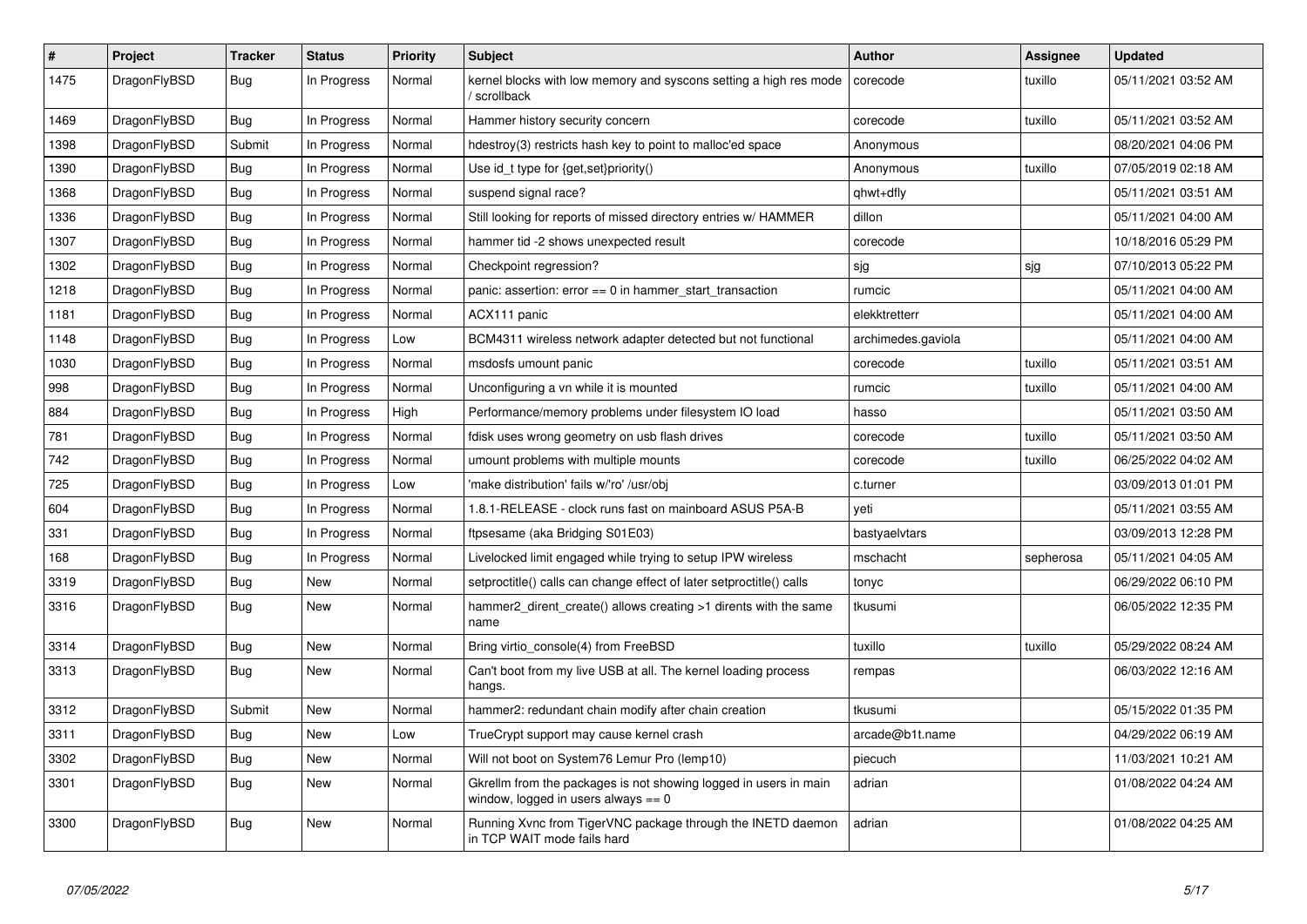| $\vert$ # | Project      | <b>Tracker</b> | <b>Status</b> | <b>Priority</b> | <b>Subject</b>                                                                             | Author            | <b>Assignee</b> | <b>Updated</b>      |
|-----------|--------------|----------------|---------------|-----------------|--------------------------------------------------------------------------------------------|-------------------|-----------------|---------------------|
| 3298      | DragonFlyBSD | Bug            | New           | Normal          | Running "w" and having logged in via XDM through VNC, "w" prints<br>an extra error message | piecuch           |                 | 10/25/2021 09:16 AM |
| 3284      | DragonFlyBSD | <b>Bug</b>     | <b>New</b>    | Normal          | Wrong towlower() result for U+038A                                                         | bhaible           |                 | 07/10/2021 03:34 AM |
| 3283      | DragonFlyBSD | Bug            | <b>New</b>    | Normal          | mknodat() cannot create FIFOs                                                              | bhaible           |                 | 07/10/2021 03:34 AM |
| 3282      | DragonFlyBSD | <b>Bug</b>     | <b>New</b>    | Normal          | unexpected errno value from fopen()                                                        | bhaible           |                 | 07/10/2021 03:34 AM |
| 3281      | DragonFlyBSD | <b>Bug</b>     | New           | Normal          | Crash after leaving unattended for a while                                                 | bhaible           |                 | 07/10/2021 03:32 AM |
| 3280      | DragonFlyBSD | Bug            | <b>New</b>    | Normal          | KMS console and i915(4) not working in 6.0                                                 | cmusser           |                 | 07/10/2021 03:35 AM |
| 3278      | DragonFlyBSD | <b>Bug</b>     | New           | Normal          | Second screen image is distorted                                                           | arcade@b1t.name   |                 | 07/10/2021 03:36 AM |
| 3276      | DragonFlyBSD | Submit         | <b>New</b>    | Normal          | Add option controlling whether gpt expand expands the last partition<br>(needs testing)    | falsifian         |                 | 07/10/2021 03:35 AM |
| 3266      | DragonFlyBSD | Bug            | New           | High            | Filesystems broken due to "KKASSERT(count &<br>TOK_COUNTMASK);"                            | tkusumi           |                 | 03/15/2021 01:21 PM |
| 3252      | DragonFlyBSD | Bug            | <b>New</b>    | Normal          | tcsetattr/tcgetattr set errno incorrectly on non-TTY                                       | tonyc             |                 | 10/26/2020 09:34 PM |
| 3249      | DragonFlyBSD | Bug            | New           | Normal          | HAMMER2 fsync(2) not working properly                                                      | tkusumi           |                 | 09/21/2020 07:07 AM |
| 3247      | DragonFlyBSD | Bug            | <b>New</b>    | Normal          | Kernel panic doing nothing much                                                            | phma              |                 | 09/12/2020 11:40 PM |
| 3246      | DragonFlyBSD | <b>Bug</b>     | New           | Normal          | HAMMER2 unable to handle ENOSPC properly                                                   | tkusumi           |                 | 09/04/2020 11:11 AM |
| 3245      | DragonFlyBSD | Bug            | <b>New</b>    | Normal          | panic: free: guard1x fail, i915 load from loader.conf                                      | polachok          |                 | 08/21/2020 10:36 AM |
| 3243      | DragonFlyBSD | <b>Bug</b>     | <b>New</b>    | Normal          | SMART status not reported properly for SSD disks                                           | daftaupe          |                 | 09/09/2020 11:03 PM |
| 3240      | DragonFlyBSD | <b>Bug</b>     | <b>New</b>    | High            | compile error because of openssl with /usr/dports/security/rhash for<br>mysql 8 install    | <b>UlasSAYGIN</b> |                 | 06/04/2020 08:05 AM |
| 3239      | DragonFlyBSD | Bug            | <b>New</b>    | Normal          | unable to SIGKILL glitched emacs                                                           | piecuch           |                 | 05/26/2020 03:30 AM |
| 3238      | DragonFlyBSD | <b>Bug</b>     | New           | Normal          | race conditions when printing from vkernel console                                         | piecuch           |                 | 05/19/2020 02:50 PM |
| 3235      | DragonFlyBSD | Bug            | <b>New</b>    | Normal          | Kernel panic in devfs_vnops.c                                                              | mneumann          |                 | 04/28/2020 07:00 AM |
| 3231      | DragonFlyBSD | <b>Bug</b>     | New           | Normal          | wifi drops on 5.8                                                                          | tse               |                 | 04/06/2020 05:08 AM |
| 3228      | DragonFlyBSD | Bug            | <b>New</b>    | Low             | pfi kif unref: state refcount $\leq 0$ in dmesg                                            | justin            |                 | 03/05/2021 06:39 AM |
| 3227      | DragonFlyBSD | Submit         | <b>New</b>    | Normal          | Add HAMMER2 instructions in the installation medium README                                 | daftaupe          |                 | 03/26/2020 03:34 PM |
| 3226      | DragonFlyBSD | <b>Bug</b>     | New           | Normal          | Xorg freezes in vm: thread stuck in "objtrm1"                                              | peeter            |                 | 04/08/2020 02:10 AM |
| 3225      | DragonFlyBSD | Bug            | New           | Normal          | nfsd freeze when using qemu                                                                | tse               |                 | 03/17/2020 11:52 AM |
| 3224      | DragonFlyBSD | <b>Bug</b>     | New           | Normal          | Kernel panic when trying to ping6                                                          | zhtw              |                 | 03/08/2020 08:55 AM |
| 3222      | DragonFlyBSD | <b>Bug</b>     | New           | Normal          | gcc - undefined reference to '__atomic_load' (missing libatomic?)                          | mneumann          |                 | 02/08/2020 02:45 AM |
| 3219      | DragonFlyBSD | Bug            | New           | Normal          | x11/xorg port can not be build                                                             | <b>UlasSAYGIN</b> |                 | 03/31/2020 08:57 AM |
| 3218      | DragonFlyBSD | <b>Bug</b>     | New           | Normal          | Kernel panics are not sent to comconsole when booted over EFI                              | mqudsi            |                 | 12/02/2019 08:52 PM |
| 3217      | DragonFlyBSD | <b>Bug</b>     | New           | Normal          | rescue tools: make install fails if rescue folder doesn't exist                            | t dfbsd           |                 | 11/27/2019 08:16 PM |
| 3215      | DragonFlyBSD | <b>Bug</b>     | New           | Normal          | Hang in tcdrain(3) after write(3)                                                          | noloader          |                 | 11/25/2019 03:08 PM |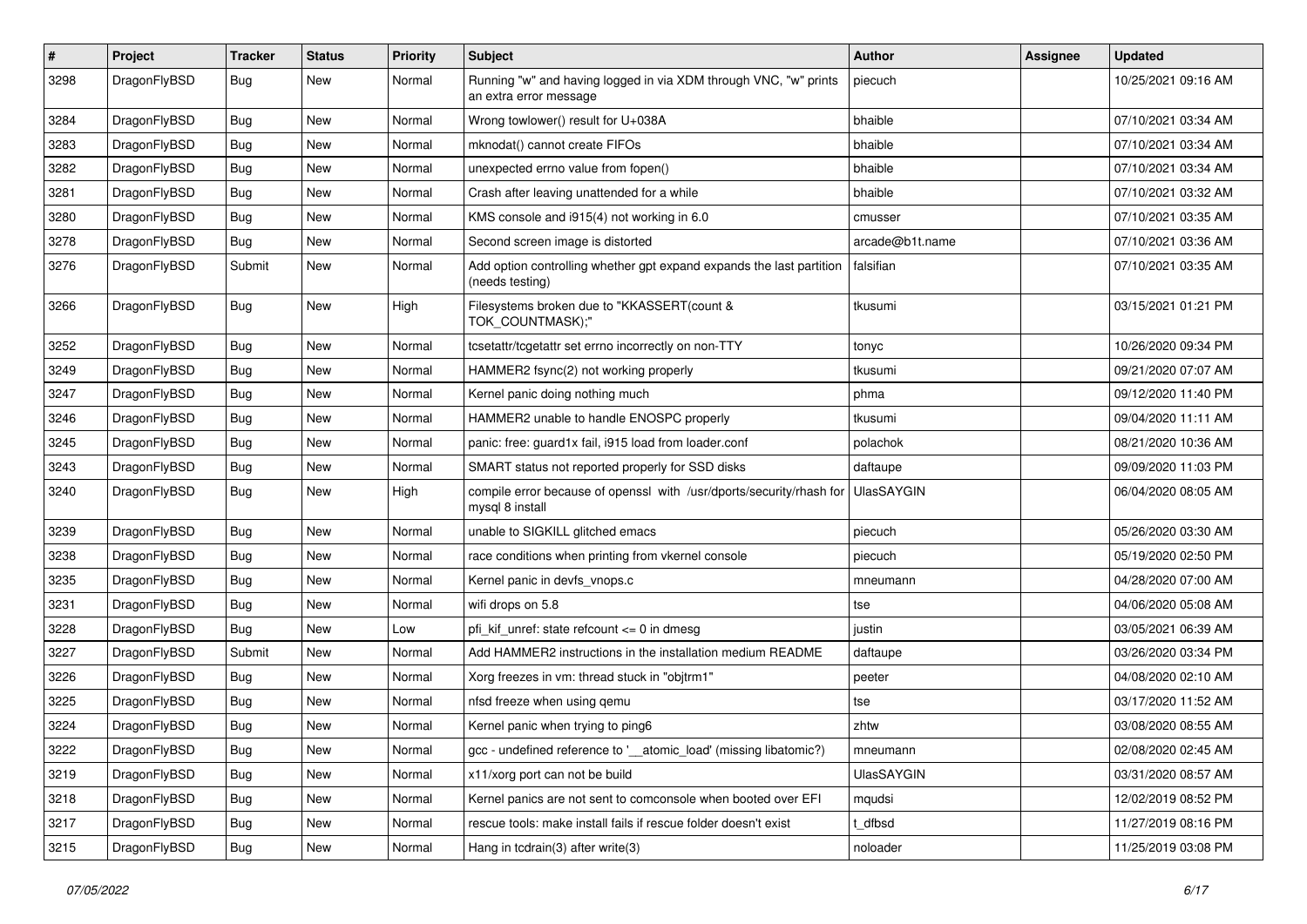| $\sharp$ | Project      | <b>Tracker</b> | <b>Status</b> | <b>Priority</b> | Subject                                                                                                                                                     | Author          | Assignee | <b>Updated</b>      |
|----------|--------------|----------------|---------------|-----------------|-------------------------------------------------------------------------------------------------------------------------------------------------------------|-----------------|----------|---------------------|
| 3209     | DragonFlyBSD | <b>Bug</b>     | <b>New</b>    | Normal          | svc has some minor bugs                                                                                                                                     | arcade@b1t.name |          | 10/24/2019 09:08 AM |
| 3208     | DragonFlyBSD | <b>Bug</b>     | New           | Normal          | Crash related to nfsd                                                                                                                                       | tse             |          | 06/11/2020 05:52 AM |
| 3206     | DragonFlyBSD | Submit         | New           | Normal          | update psm/kbd to FreeBSD 12.0 code                                                                                                                         | htse            |          | 10/05/2019 03:49 PM |
| 3201     | DragonFlyBSD | Submit         | New           | Normal          | Fixes make search display                                                                                                                                   | htse            |          | 08/20/2021 04:02 PM |
| 3199     | DragonFlyBSD | <b>Bug</b>     | <b>New</b>    | Normal          | PFS label not found panic                                                                                                                                   | tse             |          | 08/21/2019 03:51 AM |
| 3197     | DragonFlyBSD | <b>Bug</b>     | <b>New</b>    | Normal          | DragonFly upgrades                                                                                                                                          | tse             |          | 04/18/2020 04:18 PM |
| 3196     | DragonFlyBSD | <b>Bug</b>     | New           | Normal          | test issue after redmine upgrade (2)                                                                                                                        | tuxillo         |          | 07/05/2019 04:33 AM |
| 3194     | DragonFlyBSD | <b>Bug</b>     | <b>New</b>    | High            | Hammer kernel crash on mirror-stream of PFS after upgrade<br>(assertion "cursor->flags &<br>HAMMER_CURSOR_ITERATE_CHECK" failed in<br>hammer_btree_iterate) | Anonymous       |          | 06/29/2019 01:32 PM |
| 3189     | DragonFlyBSD | <b>Bug</b>     | New           | Normal          | Allow DragonFly Mail Agent to accept an alternate config via<br>command line switch                                                                         | iang            |          | 08/16/2021 12:42 AM |
| 3184     | DragonFlyBSD | <b>Bug</b>     | <b>New</b>    | Normal          | tsleep(9) return value when PCATCH specified                                                                                                                | tkusumi         |          | 04/03/2019 06:49 AM |
| 3170     | DragonFlyBSD | <b>Bug</b>     | <b>New</b>    | Normal          | repeatable nfsd crash                                                                                                                                       | tse             |          | 06/11/2020 05:52 AM |
| 3165     | DragonFlyBSD | <b>Bug</b>     | New           | Normal          | Looping at boot time                                                                                                                                        | gop             |          | 12/28/2018 01:04 PM |
| 3157     | DragonFlyBSD | <b>Bug</b>     | <b>New</b>    | Normal          | TP-Link UE300 not working in 5.2-RELEASE                                                                                                                    | tuxillo         |          | 11/15/2018 02:08 PM |
| 3154     | DragonFlyBSD | Submit         | New           | Normal          | Update serial handling in bootloader                                                                                                                        | ddegroot        | dillon   | 11/06/2018 11:21 PM |
| 3147     | DragonFlyBSD | Submit         | New           | Normal          | Enable headless installation                                                                                                                                | ddegroot        |          | 10/09/2018 01:25 PM |
| 3143     | DragonFlyBSD | <b>Bug</b>     | New           | Normal          | assertion "0" failed in hammer2_inode_xop_chain_sync                                                                                                        | cbin            |          | 07/18/2018 12:50 PM |
| 3142     | DragonFlyBSD | Submit         | <b>New</b>    | Normal          | lib/libdmsg: Unbreak using new API EVP_CIPHER_CTX_new()                                                                                                     | tkusumi         |          | 07/08/2018 04:18 AM |
| 3141     | DragonFlyBSD | <b>Bug</b>     | New           | Normal          | dhclient blocks boot process                                                                                                                                | rowo            |          | 12/16/2018 11:01 AM |
| 3139     | DragonFlyBSD | <b>Bug</b>     | <b>New</b>    | Normal          | USB Mouse Does Not Work in DragonflyBSD guest on VirtualBox                                                                                                 | chiguy1256      |          | 06/24/2018 10:14 PM |
| 3135     | DragonFlyBSD | Submit         | New           | Normal          | Add EVFILT_RECV and EVFILT_SEND                                                                                                                             | tautolog        |          | 05/25/2018 09:59 PM |
| 3134     | DragonFlyBSD | <b>Bug</b>     | New           | Normal          | RFC 3021 (/31 networks) appear to be unsupported                                                                                                            | jailbird        |          | 05/16/2018 11:03 PM |
| 3132     | DragonFlyBSD | <b>Bug</b>     | <b>New</b>    | Low             | unifdef mined                                                                                                                                               | bcallah         |          | 04/26/2018 08:34 PM |
| 3129     | DragonFlyBSD | <b>Bug</b>     | New           | High            | Kernel panic with 5.2.0 on A2SDi-4C-HLN4F                                                                                                                   | stateless       |          | 04/24/2018 12:50 AM |
| 3124     | DragonFlyBSD | <b>Bug</b>     | <b>New</b>    | High            | DragonFlyBSD 5.0.2 with Hammer2 with UEFI install doesn't boot                                                                                              | wiesl           |          | 06/18/2019 05:07 AM |
| 3120     | DragonFlyBSD | <b>Bug</b>     | New           | Normal          | Intel AC 8260 firmware does not load                                                                                                                        | Vintodrimmer    |          | 08/28/2018 03:30 AM |
| 3117     | DragonFlyBSD | <b>Bug</b>     | New           | Normal          | Problem with colours if "intel" video-driver used                                                                                                           | dpostolov       |          | 01/07/2018 11:35 PM |
| 3116     | DragonFlyBSD | <b>Bug</b>     | New           | Normal          | da0 detects on very big volume if to _remove_ usb install stick and<br>reboot on Intel NUC5PPYH                                                             | dpostolov       |          | 01/07/2018 09:40 PM |
| 3110     | DragonFlyBSD | <b>Bug</b>     | <b>New</b>    | Normal          | crash with ipfw3 under load                                                                                                                                 | bnegre82        |          | 12/09/2017 06:22 AM |
| 3107     | DragonFlyBSD | <b>Bug</b>     | <b>New</b>    | Low             | ACPI interrupt storm when loading i915 on Lenovo T460                                                                                                       | oyvinht         |          | 07/15/2020 07:01 AM |
| 3101     | DragonFlyBSD | <b>Bug</b>     | New           | Low             | PFI CGI install not working in dragonflybsd 5.0.1 USB install                                                                                               | bnegre82        |          | 05/11/2021 04:14 AM |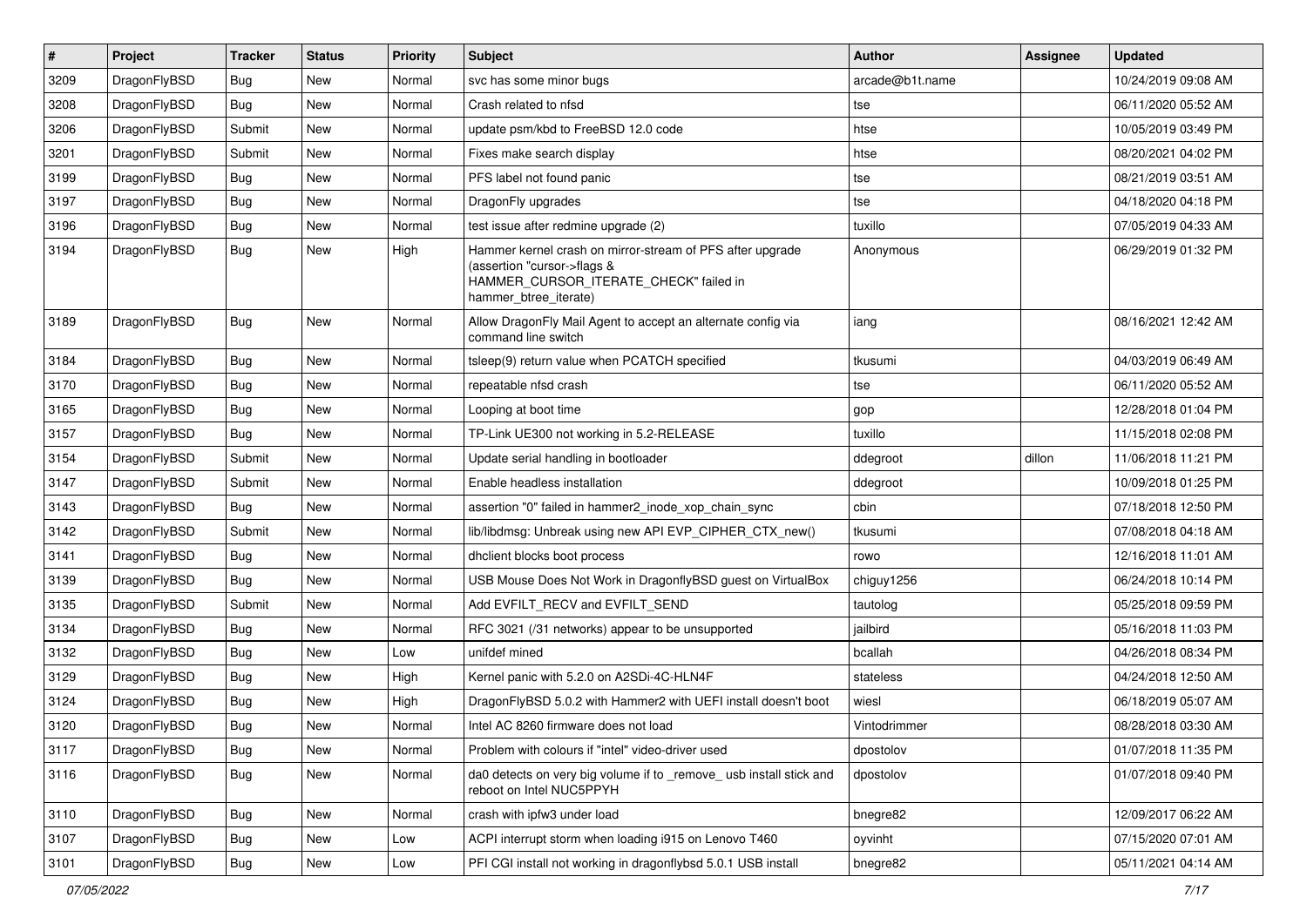| $\pmb{\#}$ | Project      | <b>Tracker</b> | <b>Status</b> | <b>Priority</b> | <b>Subject</b>                                                                                          | Author                 | Assignee | <b>Updated</b>      |
|------------|--------------|----------------|---------------|-----------------|---------------------------------------------------------------------------------------------------------|------------------------|----------|---------------------|
| 3076       | DragonFlyBSD | Bug            | New           | Normal          | sys/dev/netif/ig_hal/e1000_ich8lan.c:1594: sanity checking mixup ?                                      | dcb                    |          | 10/11/2017 01:58 AM |
| 3052       | DragonFlyBSD | <b>Bug</b>     | <b>New</b>    | Normal          | panic DragonFly v4.8.1-RELEASE by mounting a malformed NTFS<br>image [64.000]                           | open.source@ribose.com |          | 08/14/2017 03:22 AM |
| 3051       | DragonFlyBSD | Bug            | New           | Normal          | panic DragonFly v4.8.1-RELEASE by mounting a malformed NTFS<br>image [12.000]                           | open.source@ribose.com |          | 08/14/2017 03:20 AM |
| 3049       | DragonFlyBSD | <b>Bug</b>     | <b>New</b>    | Normal          | panic DragonFly v4.8.1-RELEASE by mounting a malformed<br>msdosfs image [12.128]                        | open.source@ribose.com |          | 08/14/2017 02:53 AM |
| 3047       | DragonFlyBSD | Bug            | <b>New</b>    | Normal          | HAMMER critical write error                                                                             | samuel                 |          | 06/19/2019 09:50 AM |
| 3041       | DragonFlyBSD | Submit         | New           | Normal          | firmware: Remove embedding of multiple images in one module.                                            | Anonymous              |          | 12/25/2020 02:15 AM |
| 3036       | DragonFlyBSD | Bug            | <b>New</b>    | Normal          | panic in icmp_redirect_start() ASSERT_IN_NETISR(0)                                                      | tautolog               |          | 05/11/2017 07:27 PM |
| 3035       | DragonFlyBSD | <b>Bug</b>     | New           | Normal          | panic: assertion "cpu >= 0 && cpu < ncpus" failed in netisr_cpuport<br>at /usr/src/sys/net/netisr2.h:87 | masu                   |          | 05/11/2017 01:24 AM |
| 3029       | DragonFlyBSD | Bug            | <b>New</b>    | Normal          | Running DflyBSD 4.8 on FreeBSD bhyve as a guest                                                         | iron                   |          | 05/13/2022 04:33 AM |
| 3025       | DragonFlyBSD | Bug            | <b>New</b>    | Normal          | sys/dev/powermng/powernow/powernow.c:284: bad comparison?                                               | dcb                    |          | 09/23/2017 07:45 AM |
| 3024       | DragonFlyBSD | <b>Bug</b>     | <b>New</b>    | Low             | sys/dev/netif/wi/if wi.c:1090]: (style) Redundant condition                                             | dcb                    |          | 04/11/2017 11:56 AM |
| 3022       | DragonFlyBSD | <b>Bug</b>     | New           | Normal          | sys/dev/netif/ath/ath/if_ath.c:2142: strange bitmask?                                                   | dcb                    |          | 04/11/2017 11:49 AM |
| 3018       | DragonFlyBSD | Bug            | New           | Normal          | sys/bus/u4b/wlan/if_run.c:5464]: (style) Redundant condition                                            | dcb                    |          | 04/11/2017 11:26 AM |
| 3006       | DragonFlyBSD | Bug            | New           | Normal          | boot0cfg: panic in kern_udev.c in function _udev_dict_set_cstr when<br>installing in VirtualBox         | <b>MichiGreat</b>      |          | 04/01/2017 02:22 PM |
| 2994       | DragonFlyBSD | <b>Bug</b>     | <b>New</b>    | Normal          | Intermittent boot hangs after git: hammer - HAMMER Version 7                                            | davshao                |          | 03/30/2017 02:06 PM |
| 2972       | DragonFlyBSD | Bug            | <b>New</b>    | Normal          | ipfw3 "deny to me" does not work correctly                                                              | mneumann               |          | 12/27/2016 12:11 PM |
| 2970       | DragonFlyBSD | Bug            | New           | Normal          | kernel 4.7: "Is -I" causes panic on UDF filesystem: "bgetvp -<br>overlapping buffer"                    | peeter                 |          | 12/21/2016 02:46 AM |
| 2936       | DragonFlyBSD | Bug            | New           | Normal          | loader.efi crashes while loading kernel                                                                 | spaceille              |          | 08/20/2016 06:17 AM |
| 2933       | DragonFlyBSD | Submit         | New           | Normal          | Remove unix domain socket support from cat(1)                                                           | sevan                  |          | 08/01/2016 08:10 PM |
| 2931       | DragonFlyBSD | Bug            | <b>New</b>    | Low             | 'gdb' of 'vkernel' unable to print backtrace                                                            | tofergus               |          | 07/26/2016 01:51 PM |
| 2930       | DragonFlyBSD | Bug            | <b>New</b>    | High            | 'objcache' causes panic during 'nfs_readdir'                                                            | tofergus               |          | 07/26/2016 01:09 PM |
| 2924       | DragonFlyBSD | <b>Bug</b>     | New           | Normal          | cat -v fails to tag characters in extended table with M- prefix with<br>some locales                    | sevan                  |          | 07/11/2016 07:18 AM |
| 2921       | DragonFlyBSD | Submit         | New           | Normal          | Allow moused to accept userland mouse events                                                            | tautolog               |          | 05/11/2021 04:08 AM |
| 2917       | DragonFlyBSD | <b>Bug</b>     | New           | Normal          | da8: reading primary partition table: error accessing offset<br>000000000000 for 512                    | liweitianux            |          | 05/11/2021 08:43 PM |
| 2915       | DragonFlyBSD | <b>Bug</b>     | New           | High            | Hammer mirror-copy problem                                                                              | t_dfbsd                |          | 08/25/2016 05:28 AM |
| 2898       | DragonFlyBSD | <b>Bug</b>     | New           | Normal          | HAMMER panic                                                                                            | pavalos                |          | 11/03/2018 07:05 AM |
| 2892       | DragonFlyBSD | <b>Bug</b>     | New           | Normal          | swap_pager:indefinite wait bufferf error                                                                | <b>Ihmwzy</b>          |          | 02/21/2016 10:32 PM |
| 2891       | DragonFlyBSD | Bug            | New           | Normal          | Kernel panic in IEEE802.11 related code                                                                 | shamaz                 |          | 05/29/2016 05:49 PM |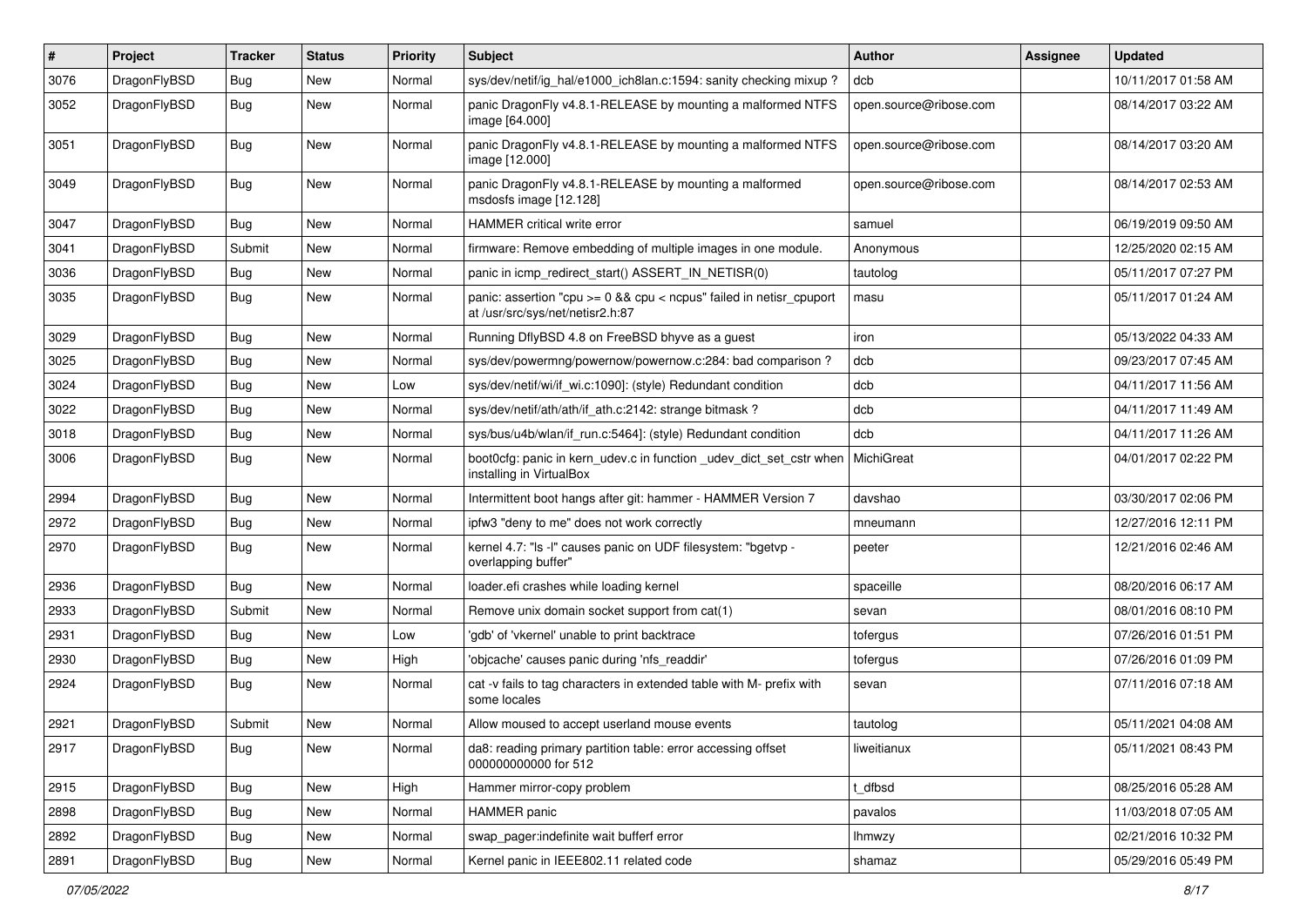| $\sharp$ | Project      | <b>Tracker</b> | <b>Status</b> | <b>Priority</b> | Subject                                                                                                                                                  | <b>Author</b>    | <b>Assignee</b> | <b>Updated</b>      |
|----------|--------------|----------------|---------------|-----------------|----------------------------------------------------------------------------------------------------------------------------------------------------------|------------------|-----------------|---------------------|
| 2890     | DragonFlyBSD | <b>Bug</b>     | New           | Normal          | not able to boot usb installer on Toshiba Chromebook 2                                                                                                   | johnnywhishbone  |                 | 02/22/2016 03:42 AM |
| 2887     | DragonFlyBSD | <b>Bug</b>     | New           | Low             | Missing extattr_namespace_to_string and<br>extattr string to namespace functions                                                                         | rubenk           |                 | 02/06/2016 05:09 AM |
| 2886     | DragonFlyBSD | <b>Bug</b>     | <b>New</b>    | Normal          | dragonfly mail agent: sending a testmail causes high system load                                                                                         | worf             |                 | 02/05/2016 05:53 AM |
| 2882     | DragonFlyBSD | Bug            | New           | Low             | bridge sends packets from individual interfaces                                                                                                          | arcade@b1t.name  |                 | 01/09/2016 12:43 PM |
| 2881     | DragonFlyBSD | Bug            | New           | Normal          | Pulseaudio hangs/resets system when starting X11                                                                                                         | mneumann         |                 | 01/09/2016 03:08 AM |
| 2878     | DragonFlyBSD | <b>Bug</b>     | New           | Low             | [fix] CCVER problem when using clang and cpu extensions<br>(intrinsics)                                                                                  | arcade@b1t.name  |                 | 06/24/2016 04:25 AM |
| 2877     | DragonFlyBSD | Bug            | <b>New</b>    | Low             | sed fails when working with UTF-8 locale and non-UTF symbols                                                                                             | arcade@b1t.name  |                 | 12/30/2015 11:20 AM |
| 2874     | DragonFlyBSD | Bug            | <b>New</b>    | Normal          | make world DESTDIR=/emptydir fails                                                                                                                       | pascii           |                 | 12/25/2015 07:04 AM |
| 2870     | DragonFlyBSD | Bug            | New           | High            | Broken text and icons when glamor acceleration is used                                                                                                   | 375gnu           | ftigeot         | 01/31/2016 12:13 AM |
| 2863     | DragonFlyBSD | Bug            | <b>New</b>    | Normal          | HAMMER synch tid is zero                                                                                                                                 | shamaz           |                 | 12/12/2015 11:24 PM |
| 2859     | DragonFlyBSD | Bug            | New           | Low             | Installer configuration menu always highlights "Select timezone", no<br>matter which step was last completed.                                            | cgag             |                 | 12/02/2015 01:54 PM |
| 2858     | DragonFlyBSD | Bug            | New           | Low             | Installer "Local or UTC" question should have "No" selected by<br>default.                                                                               | cgag             |                 | 12/02/2015 01:18 PM |
| 2857     | DragonFlyBSD | Bug            | New           | Normal          | hammer stalls via bitcoin-qt                                                                                                                             | tkusumi          |                 | 11/30/2015 06:52 AM |
| 2852     | DragonFlyBSD | Bug            | New           | Normal          | Hammer File System - hangs on undo during system boot / mount -<br>will not recover on DragonFlyBSD newer than 3.6.0                                     | abale            |                 | 05/11/2021 04:07 AM |
| 2840     | DragonFlyBSD | Bug            | <b>New</b>    | Normal          | wrong voltage is reported                                                                                                                                | yellowrabbit2010 |                 | 09/11/2015 06:09 PM |
| 2835     | DragonFlyBSD | <b>Bug</b>     | New           | Normal          | /usr/include/c++/5.0/bits/c++locale.h likes<br>POSIX C SOURCE>=200809                                                                                    | davshao          |                 | 11/18/2015 03:40 AM |
| 2828     | DragonFlyBSD | Bug            | New           | High            | On AMD APUs and Bulldozer CPUs, the machdep.cpu_idle_hlt<br>sysctl should be 3 by default                                                                | vadaszi          | vadaszi         | 05/11/2021 04:07 AM |
| 2825     | DragonFlyBSD | <b>Bug</b>     | New           | High            | 3x dhclient = hanging system (objcache exhausted)                                                                                                        | jaccovonb        | sepherosa       | 05/11/2021 03:55 AM |
| 2822     | DragonFlyBSD | <b>Bug</b>     | New           | Normal          | USB 3.0 stick throws "reading primary partition table: error<br>accessing offset 000[] for 152" error, while the stick works on any<br>other OS I tested | revuwa           | profmakx        | 06/29/2015 05:56 AM |
| 2820     | DragonFlyBSD | <b>Bug</b>     | <b>New</b>    | Normal          | TP-Link USB Wi-Fi adapter cannot be reattached to the system                                                                                             | shamaz           |                 | 05/22/2015 09:45 PM |
| 2816     | DragonFlyBSD | <b>Bug</b>     | New           | Normal          | A multitasking process being debugged can get stuck                                                                                                      | phma             |                 | 05/19/2015 03:57 AM |
| 2812     | DragonFlyBSD | <b>Bug</b>     | <b>New</b>    | Normal          | Panic on Intel DE3815TYKHE                                                                                                                               | tmorp            |                 | 05/14/2015 03:14 PM |
| 2809     | DragonFlyBSD | <b>Bug</b>     | <b>New</b>    | Normal          | hammer mirror-stream                                                                                                                                     | masu             |                 | 04/10/2015 12:33 AM |
| 2808     | DragonFlyBSD | <b>Bug</b>     | New           | Normal          | X freeze by switching between X and VT - results in black screen                                                                                         | lukesky333       |                 | 05/11/2021 03:55 AM |
| 2806     | DragonFlyBSD | <b>Bug</b>     | <b>New</b>    | Normal          | failed to configure a link-local address on ath0 (errno = 22)                                                                                            | Chingyuan        |                 | 05/25/2021 01:00 AM |
| 2803     | DragonFlyBSD | <b>Bug</b>     | New           | Normal          | HAMMER: Warning: UNDO area too small!                                                                                                                    | ftigeot          |                 | 03/11/2015 03:42 PM |
| 2802     | DragonFlyBSD | <b>Bug</b>     | New           | Normal          | USB Wifi urtwn0 crash from cd boot                                                                                                                       | opvalues         |                 | 03/10/2015 01:07 AM |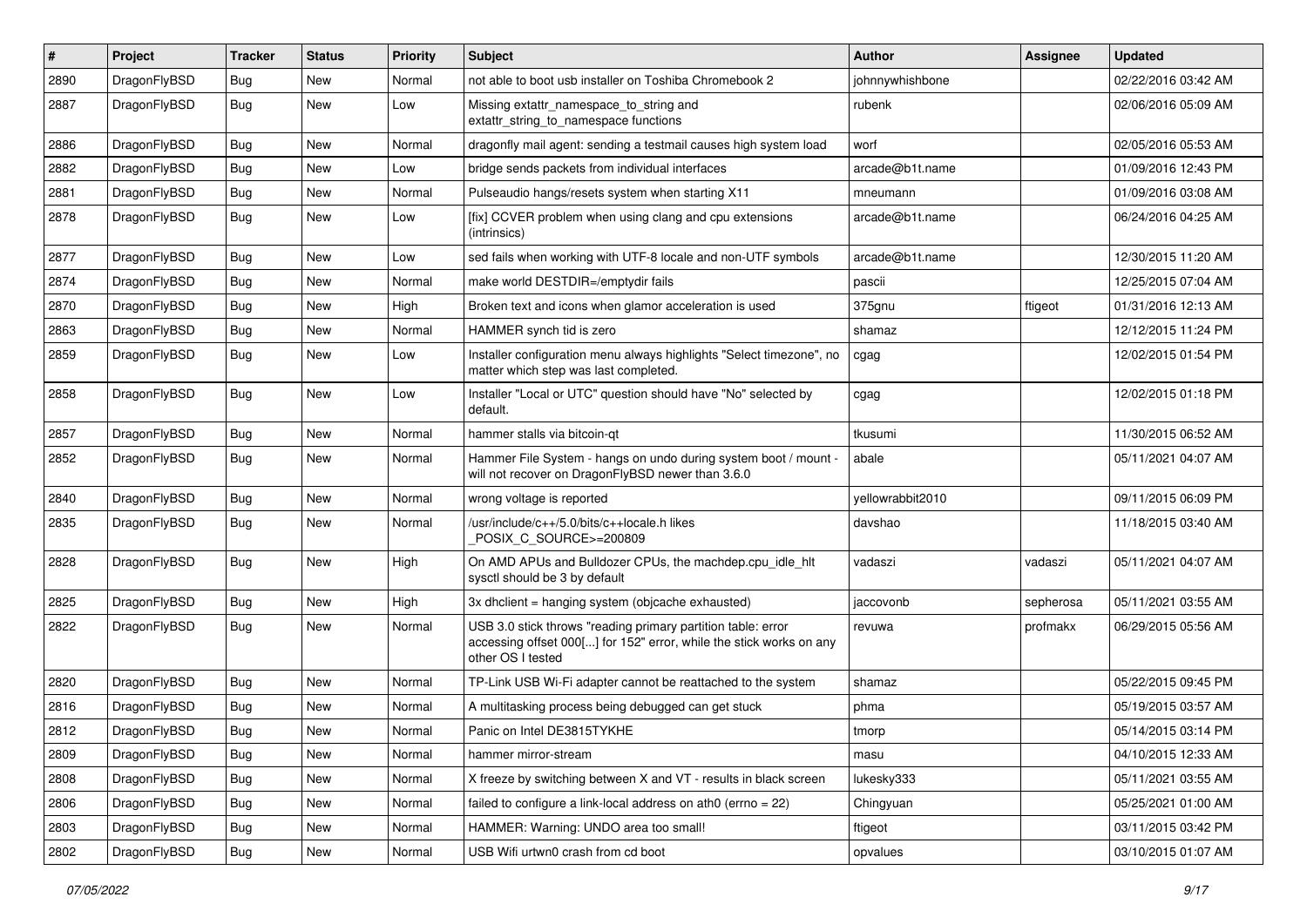| $\vert$ # | Project      | <b>Tracker</b> | <b>Status</b> | <b>Priority</b> | <b>Subject</b>                                                                                   | <b>Author</b> | Assignee | <b>Updated</b>      |
|-----------|--------------|----------------|---------------|-----------------|--------------------------------------------------------------------------------------------------|---------------|----------|---------------------|
| 2799      | DragonFlyBSD | <b>Bug</b>     | <b>New</b>    | Normal          | Fatal trap 12 caused by moused(8) -p /dev/cual0                                                  | opvalues      |          | 03/04/2015 11:01 PM |
| 2790      | DragonFlyBSD | Submit         | <b>New</b>    | Low             | filedesc softrefs increment code factoring                                                       | dclink        |          | 02/21/2015 04:00 AM |
| 2788      | DragonFlyBSD | <b>Bug</b>     | <b>New</b>    | Normal          | ioctl GSLICEINFO: Not working for vnode slice                                                    | mneumann      |          | 02/12/2015 07:49 AM |
| 2746      | DragonFlyBSD | <b>Bug</b>     | <b>New</b>    | Normal          | some fraction of xterms started from the xmonad window manager<br>get killed with SIGALRM        | isenmann      | profmakx | 12/28/2014 02:51 AM |
| 2738      | DragonFlyBSD | <b>Bug</b>     | <b>New</b>    | Normal          | Hammer: Strange behavior when trying to recover old version of<br>moved file                     | roland        |          | 11/20/2014 08:02 AM |
| 2736      | DragonFlyBSD | <b>Bug</b>     | <b>New</b>    | High            | kernel panics on acpi_timer_probe function                                                       | cnb           |          | 05/11/2021 03:55 AM |
| 2735      | DragonFlyBSD | Bug            | <b>New</b>    | Urgent          | iwn panics SYSSASSERT                                                                            | cnb           |          | 05/11/2021 03:55 AM |
| 2712      | DragonFlyBSD | <b>Bug</b>     | <b>New</b>    | Normal          | connect(2) returns EINVAL when retrying after ECONNREFUSED                                       | jorisgio      |          | 08/14/2014 05:31 PM |
| 2708      | DragonFlyBSD | <b>Bug</b>     | <b>New</b>    | Normal          | unable to send TCP nor UDP on age(4) interface                                                   | dermiste      |          | 05/11/2021 03:54 AM |
| 2688      | DragonFlyBSD | <b>Bug</b>     | <b>New</b>    | Normal          | 67613368bdda7 Fix wrong checks for U4B presence Asrock Z77M<br>difficulty detecting USB keyboard | davshao       |          | 06/28/2014 07:08 PM |
| 2687      | DragonFlyBSD | Bug            | <b>New</b>    | Normal          | natacontrol software RAID in installer                                                           | csmelosky     |          | 06/22/2014 12:03 PM |
| 2680      | DragonFlyBSD | <b>Bug</b>     | <b>New</b>    | Low             | boot0cfg update makes box unbootable                                                             | herrgard      |          | 06/10/2014 06:02 AM |
| 2675      | DragonFlyBSD | Bug            | <b>New</b>    | Low             | Ultimate N WiFi Link 5300 get iwn intr: fatal firmware error on 5GHz                             | revuwa        |          | 05/11/2021 04:07 AM |
| 2674      | DragonFlyBSD | <b>Bug</b>     | <b>New</b>    | Normal          | <b>GPT Support</b>                                                                               | ftigeot       |          | 12/28/2015 02:54 PM |
| 2657      | DragonFlyBSD | <b>Bug</b>     | <b>New</b>    | High            | Needs acl to migrate our servers                                                                 | ferney        |          | 03/31/2014 11:37 AM |
| 2652      | DragonFlyBSD | <b>Bug</b>     | <b>New</b>    | Normal          | 189a0ff3761b47  ix: Implement MSI-X support locks up Lenovo<br>S10 Intel Atom n270               | davshao       |          | 05/14/2014 01:55 AM |
| 2647      | DragonFlyBSD | <b>Bug</b>     | <b>New</b>    | Normal          | HAMMER panic on 3.6.0                                                                            | tuxillo       |          | 05/11/2021 03:54 AM |
| 2645      | DragonFlyBSD | <b>Bug</b>     | <b>New</b>    | Normal          | panic with dsched fq and ioprio                                                                  | jyoung15      |          | 02/20/2014 07:29 AM |
| 2641      | DragonFlyBSD | Bug            | <b>New</b>    | Normal          | Panic when loading natapci as module                                                             | tuxillo       |          | 05/11/2021 03:54 AM |
| 2630      | DragonFlyBSD | Bug            | <b>New</b>    | Normal          | Bring in latest iconv fixes from FreeBSD10 as well as csmapper<br>updates                        | tuxillo       |          | 05/11/2021 03:54 AM |
| 2629      | DragonFlyBSD | <b>Bug</b>     | <b>New</b>    | Normal          | Replace gcc44 with llvm34, clang34, and libc++                                                   | tuxillo       |          | 06/02/2014 02:30 PM |
| 2626      | DragonFlyBSD | Bug            | <b>New</b>    | Normal          | iwn driver drops with error: "firmware error 'iwn intr: fatal firmware<br>error"                 | rodyaj        |          | 01/09/2014 05:50 AM |
| 2622      | DragonFlyBSD | Bug            | <b>New</b>    | Normal          | VAIO FIT15E fn keys support                                                                      | nonsolosoft   |          | 12/31/2013 01:31 AM |
| 2621      | DragonFlyBSD | <b>Bug</b>     | New           | Normal          | core dump using cdrom                                                                            | nonsolosoft   |          | 12/27/2013 12:43 AM |
| 2620      | DragonFlyBSD | Bug            | <b>New</b>    | Normal          | moused problem                                                                                   | FilippoMo     |          | 12/20/2013 10:32 AM |
| 2619      | DragonFlyBSD | <b>Bug</b>     | <b>New</b>    | Normal          | DragonFly 3.6 can't be installed on a 6TB volume                                                 | ftigeot       |          | 02/23/2014 11:55 PM |
| 2618      | DragonFlyBSD | Bug            | New           | Normal          | mouse problem on RELEASE-3_6_0                                                                   | FilippoMo     |          | 12/20/2013 03:26 AM |
| 2611      | DragonFlyBSD | <b>Bug</b>     | New           | Normal          | Change in IP address results in network not working                                              | phma          |          | 12/05/2013 07:55 PM |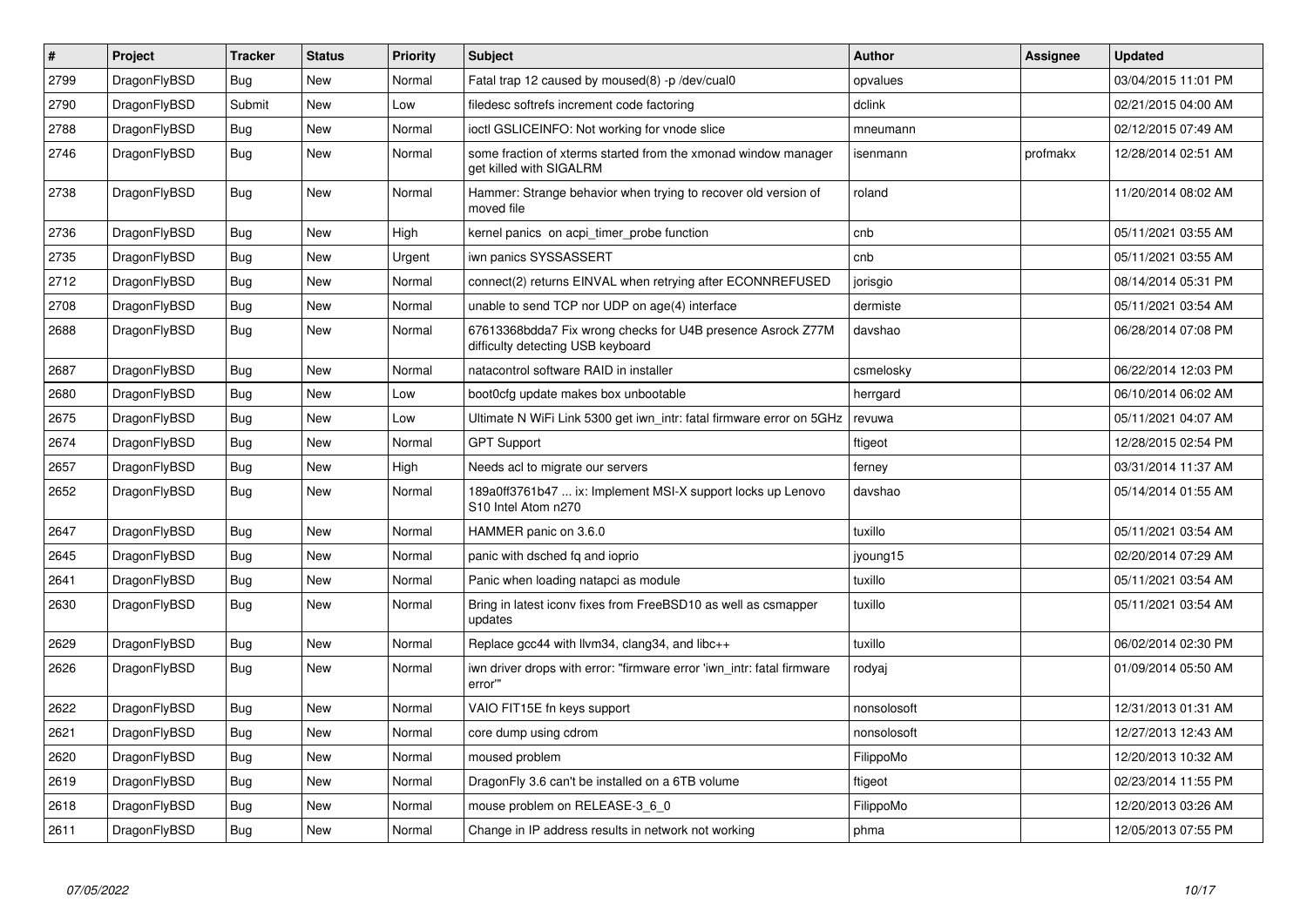| $\pmb{\#}$ | Project      | <b>Tracker</b> | <b>Status</b> | <b>Priority</b> | Subject                                                                                                                      | <b>Author</b>     | <b>Assignee</b> | <b>Updated</b>      |
|------------|--------------|----------------|---------------|-----------------|------------------------------------------------------------------------------------------------------------------------------|-------------------|-----------------|---------------------|
| 2609       | DragonFlyBSD | Bug            | New           | Normal          | master: panic: assertion<br>"LWKT TOKEN HELD ANY(vm object token(object))" failed in<br>swp_pager_lookup                     | thomas.nikolajsen |                 | 11/28/2013 11:36 AM |
| 2604       | DragonFlyBSD | Bug            | <b>New</b>    | Normal          | dell laptop does not boot with LATEST                                                                                        | isenmann          |                 | 11/20/2013 02:07 AM |
| 2598       | DragonFlyBSD | <b>Bug</b>     | <b>New</b>    | Normal          | i386 via USB Booting                                                                                                         | mbzadegan         |                 | 10/21/2013 02:28 AM |
| 2595       | DragonFlyBSD | Bug            | New           | Normal          | DragonFly 3.4.3 crashes on SUN Blade X6250 with Qlogic ISP 2432<br>FC card                                                   | Turvamies         |                 | 10/07/2013 11:53 AM |
| 2587       | DragonFlyBSD | <b>Bug</b>     | <b>New</b>    | Normal          | SATA DVD writer not detected by DragonFly                                                                                    | srussell          |                 | 09/04/2020 08:55 AM |
| 2586       | DragonFlyBSD | Bug            | <b>New</b>    | Normal          | pf: "modulate" state seems problematic                                                                                       | srussell          |                 | 09/25/2013 07:36 PM |
| 2585       | DragonFlyBSD | Bug            | New           | Normal          | Dfly 3.4.3 on ESXi 5.1, HP Smart Array P410 passthrough<br>recognised, but not functioning                                   | yggdrasil         | swildner        | 05/09/2022 08:14 AM |
| 2577       | DragonFlyBSD | Bug            | <b>New</b>    | Normal          | virtio-blk iops performance is cpu limited on high end devices                                                               | gis278            | vsrinivas       | 08/01/2013 02:28 PM |
| 2569       | DragonFlyBSD | <b>Bug</b>     | <b>New</b>    | Normal          | ctime NFS                                                                                                                    | ferney            |                 | 08/11/2013 04:35 AM |
| 2568       | DragonFlyBSD | Bug            | <b>New</b>    | Normal          | <b>AHCI</b> panic                                                                                                            | josepht           |                 | 06/07/2013 05:52 PM |
| 2565       | DragonFlyBSD | <b>Bug</b>     | <b>New</b>    | Normal          | "ifconfig ix0 up" panic                                                                                                      | Itpig402a         |                 | 06/03/2013 05:46 AM |
| 2557       | DragonFlyBSD | Bug            | New           | Normal          | stock 3.4.1 kernel halts during booting if dm and dm_target_crypt<br>are loaded and RAID controller is present               | phma              |                 | 05/12/2013 10:38 PM |
| 2552       | DragonFlyBSD | Bug            | <b>New</b>    | Low             | hammer recovery should indicate progress                                                                                     | phma              |                 | 05/03/2013 12:13 AM |
| 2547       | DragonFlyBSD | Bug            | New           | High            | crashed while doing a dry run of pkg rolling-replace                                                                         | phma              |                 | 04/18/2013 10:40 PM |
| 2544       | DragonFlyBSD | Bug            | New           | Normal          | live DVD system boot (menu option 1) caused db> prompt on<br>PE1950                                                          | estrabd           |                 | 05/11/2021 03:54 AM |
| 2535       | DragonFlyBSD | Bug            | <b>New</b>    | Normal          | Imap processes apparentlt blocked on disk I/O                                                                                | ftigeot           |                 | 04/02/2013 09:31 AM |
| 2531       | DragonFlyBSD | Bug            | New           | Normal          | camcontrol fails to disable APM                                                                                              | m.lombardi85      |                 | 03/23/2013 12:28 PM |
| 2529       | DragonFlyBSD | Bug            | <b>New</b>    | Low             | Sundance network adapter is not detected and attached                                                                        | kworr             |                 | 03/25/2013 02:29 AM |
| 2526       | DragonFlyBSD | Bug            | New           | Normal          | hammer cleanup doesn't run on first day of DST                                                                               | pavalos           |                 | 10/18/2016 05:28 PM |
| 2520       | DragonFlyBSD | Bug            | <b>New</b>    | Normal          | panic: assertion "IS_SERIALIZED((ifp->if_serializer))" failed in<br>if_default_serialize_assert at /usr/src/sys/net/if.c:437 | ano               |                 | 03/09/2013 12:14 AM |
| 2509       | DragonFlyBSD | Bug            | <b>New</b>    | Normal          | Redefinition of DIRBLKSIZ in restore(8)                                                                                      | swildner          |                 | 06/04/2022 04:40 AM |
| 2498       | DragonFlyBSD | Bug            | New           | Normal          | DFBSD v3.2.2-RELEASE - LIST_FIRST(&bp->b_dep) == NULL"<br>failed in vfs_vmio_release                                         | tuxillo           |                 | 05/31/2022 04:09 PM |
| 2496       | DragonFlyBSD | <b>Bug</b>     | New           | Normal          | NTFS malloc limit exceeded                                                                                                   | plasmob           | tuxillo         | 02/19/2013 08:47 AM |
| 2495       | DragonFlyBSD | Bug            | New           | High            | DFBSD v3.3.0.960.g553fe7 - ocnt != 0" failed in<br>prop_object_release                                                       | tuxillo           |                 | 05/31/2022 04:08 PM |
| 2493       | DragonFlyBSD | Bug            | New           | Normal          | vidcontrol: invalid video mode name                                                                                          | Svarov            |                 | 01/24/2013 09:55 AM |
| 2490       | DragonFlyBSD | Bug            | New           | Normal          | nmalloc should color addresses to avoid cache bank conflictsw                                                                | vsrinivas         |                 | 06/10/2014 05:51 AM |
| 2489       | DragonFlyBSD | Bug            | New           | Normal          | nmalloc doesn't cache VA for allocations > 8KB                                                                               | vsrinivas         |                 | 06/10/2014 05:51 AM |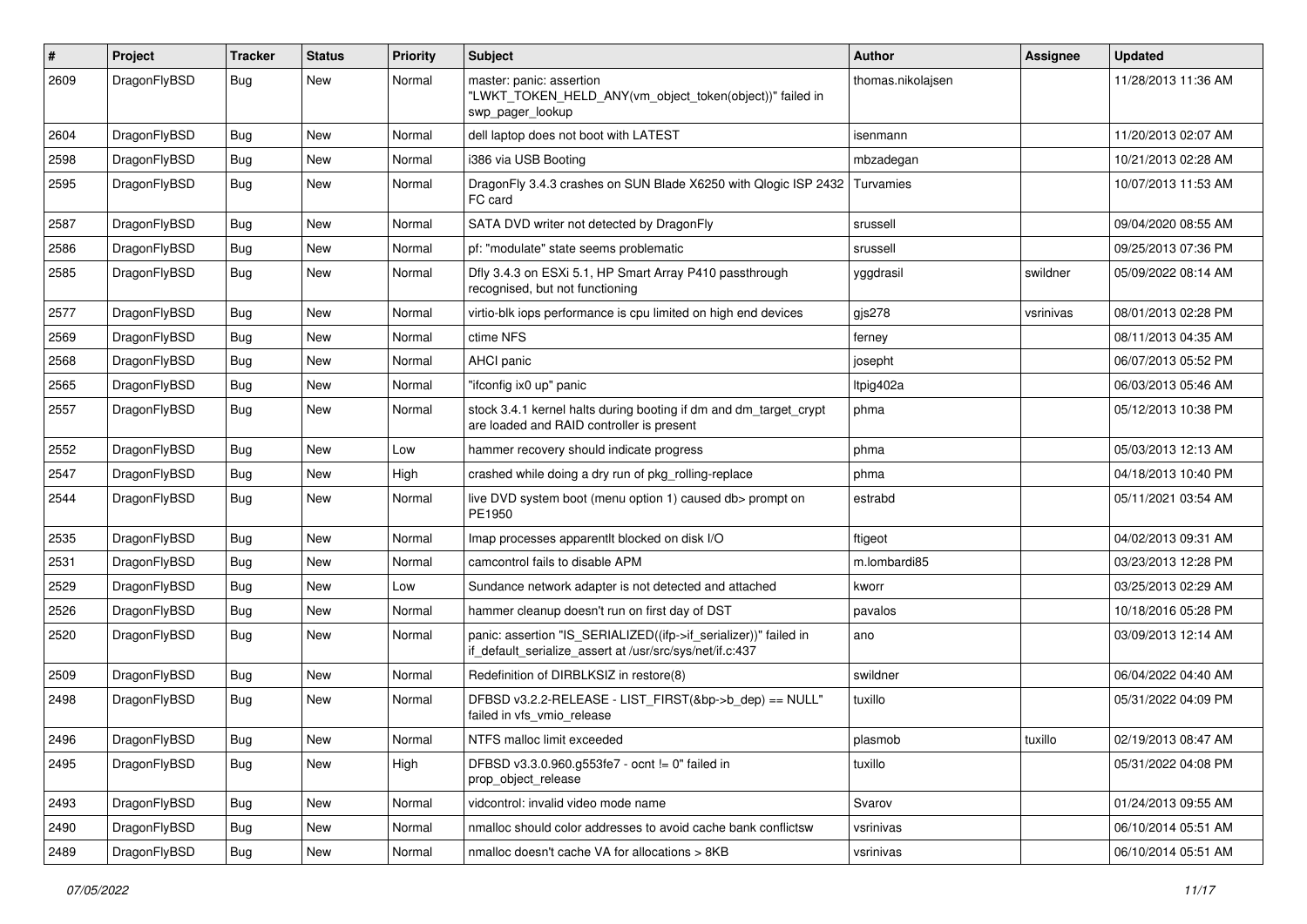| $\#$ | Project      | <b>Tracker</b> | <b>Status</b> | <b>Priority</b> | Subject                                                                                      | Author            | Assignee  | <b>Updated</b>      |
|------|--------------|----------------|---------------|-----------------|----------------------------------------------------------------------------------------------|-------------------|-----------|---------------------|
| 2473 | DragonFlyBSD | <b>Bug</b>     | New           | Normal          | Kernel crash when trying to up the wpi0 device (Dfly<br>v3.3.0.758.g47388-DEVELOPMENT)       | tomaz             |           | 02/24/2014 08:50 AM |
| 2453 | DragonFlyBSD | <b>Bug</b>     | New           | Normal          | panic: assertion "gd->gd_spinlocks == 0" failed                                              | Johannes.Hofmann  |           | 11/12/2012 12:54 PM |
| 2444 | DragonFlyBSD | <b>Bug</b>     | <b>New</b>    | Normal          | Crash during Hammer overnight cleanup                                                        | justin            |           | 11/04/2012 07:58 AM |
| 2436 | DragonFlyBSD | Bug            | New           | Normal          | panic: assertion "lp->lwp_qcpu == dd->cpuid" failed in<br>dfly_acquire_curproc               | thomas.nikolajsen |           | 01/23/2013 11:07 AM |
| 2434 | DragonFlyBSD | <b>Bug</b>     | <b>New</b>    | Normal          | BTX Halted - Boot fails on USB/GUI                                                           | lucmv             |           | 10/17/2012 08:12 PM |
| 2430 | DragonFlyBSD | <b>Bug</b>     | New           | Normal          | Alternate Password Hash method                                                               | robin.carey1      |           | 10/07/2012 06:28 AM |
| 2423 | DragonFlyBSD | <b>Bug</b>     | New           | Urgent          | After multiple panics/locks, hitting KKASSERT in<br>hammer init cursor                       | rumcic            |           | 09/18/2012 02:28 AM |
| 2421 | DragonFlyBSD | <b>Bug</b>     | New           | High            | Kernel panic: vm fault: page 0xc0f70000 not busy!                                            | lentferj          |           | 10/03/2012 08:16 AM |
| 2416 | DragonFlyBSD | <b>Bug</b>     | <b>New</b>    | Normal          | ".' entry can be removed on mounted nfs filesystem                                           | ftigeot           | tuxillo   | 06/03/2014 04:40 AM |
| 2412 | DragonFlyBSD | <b>Bug</b>     | <b>New</b>    | Normal          | wlan0 fails to get address via dhclient                                                      | nonsolosoft       |           | 08/30/2012 05:55 AM |
| 2403 | DragonFlyBSD | <b>Bug</b>     | <b>New</b>    | Low             | newfs -E doesn't handle /dev/serno device names properly                                     | ftigeot           |           | 08/17/2012 05:07 AM |
| 2389 | DragonFlyBSD | <b>Bug</b>     | New           | Normal          | computer crashed while listing processes                                                     | phma              |           | 06/18/2012 02:49 PM |
| 2387 | DragonFlyBSD | <b>Bug</b>     | <b>New</b>    | Normal          | hammer ignores -t during dedup                                                               | phma              |           | 06/17/2012 12:30 PM |
| 2371 | DragonFlyBSD | <b>Bug</b>     | New           | Normal          | Timezone problem with America/Sao_Paulo                                                      | raitech           |           | 05/17/2012 01:42 PM |
| 2370 | DragonFlyBSD | Bug            | New           | Normal          | panic: ffs_valloc: dup alloc                                                                 | marino            | vsrinivas | 02/01/2013 09:28 AM |
| 2369 | DragonFlyBSD | <b>Bug</b>     | New           | Normal          | panic: Bad link elm 0xffffffe07edf6068 next->prev != elm                                     | jaydg             |           | 08/15/2012 03:04 AM |
| 2331 | DragonFlyBSD | <b>Bug</b>     | <b>New</b>    | Normal          | reading mouse mode from unopen file descriptor hangs mouse<br>driver                         | phma              |           | 03/14/2012 09:43 AM |
| 2329 | DragonFlyBSD | <b>Bug</b>     | New           | Normal          | ibm x3550 & acpi                                                                             | ano               |           | 06/03/2014 11:37 AM |
| 2324 | DragonFlyBSD | <b>Bug</b>     | New           | Normal          | natacotrol support > 2TB not working even after the ftigeot patch                            | zenny             |           | 03/03/2012 01:00 AM |
| 2319 | DragonFlyBSD | <b>Bug</b>     | New           | Normal          | crypt/passwd forward compat                                                                  | c.turner1         |           | 02/28/2012 12:39 PM |
| 2316 | DragonFlyBSD | Bug            | New           | Normal          | Ungraceful invalid password handling for adding a new user in the<br>installer               | rune              |           | 04/27/2012 11:23 PM |
| 2311 | DragonFlyBSD | <b>Bug</b>     | New           | Normal          | Xorg crash having something to do with drm                                                   | phma              |           | 02/22/2012 09:59 AM |
| 2308 | DragonFlyBSD | <b>Bug</b>     | New           | Normal          | System freeze when unloading snd_hda                                                         | jaydg             |           | 02/19/2012 07:15 AM |
| 2306 | DragonFlyBSD | Bug            | New           | Normal          | a crash starts the kernel debugger in text mode, but just reboots in X                       | phma              |           | 02/11/2012 08:02 PM |
| 2297 | DragonFlyBSD | <b>Bug</b>     | New           | Normal          | strange NFS (client) error messages / problems                                               | Anonymous         |           | 02/19/2012 02:59 PM |
| 2292 | DragonFlyBSD | Bug            | New           | Normal          | re interface with jumbo frames (mtu larger than 1500) hangs after<br>some traffic            | Anonymous         |           | 01/31/2012 12:11 AM |
| 2287 | DragonFlyBSD | <b>Bug</b>     | New           | Normal          | HAMMER(ROOT) Illegal UNDO TAIL signature at<br>300000001967c000                              | y0n3t4n1          |           | 11/07/2018 01:22 AM |
| 2283 | DragonFlyBSD | <b>Bug</b>     | New           | Normal          | DFBSD DragonFly v2.13.0.957.g4f459 - pmap_release: page<br>should already be gone 0xc27120bc | tuxillo           |           | 01/23/2012 03:03 AM |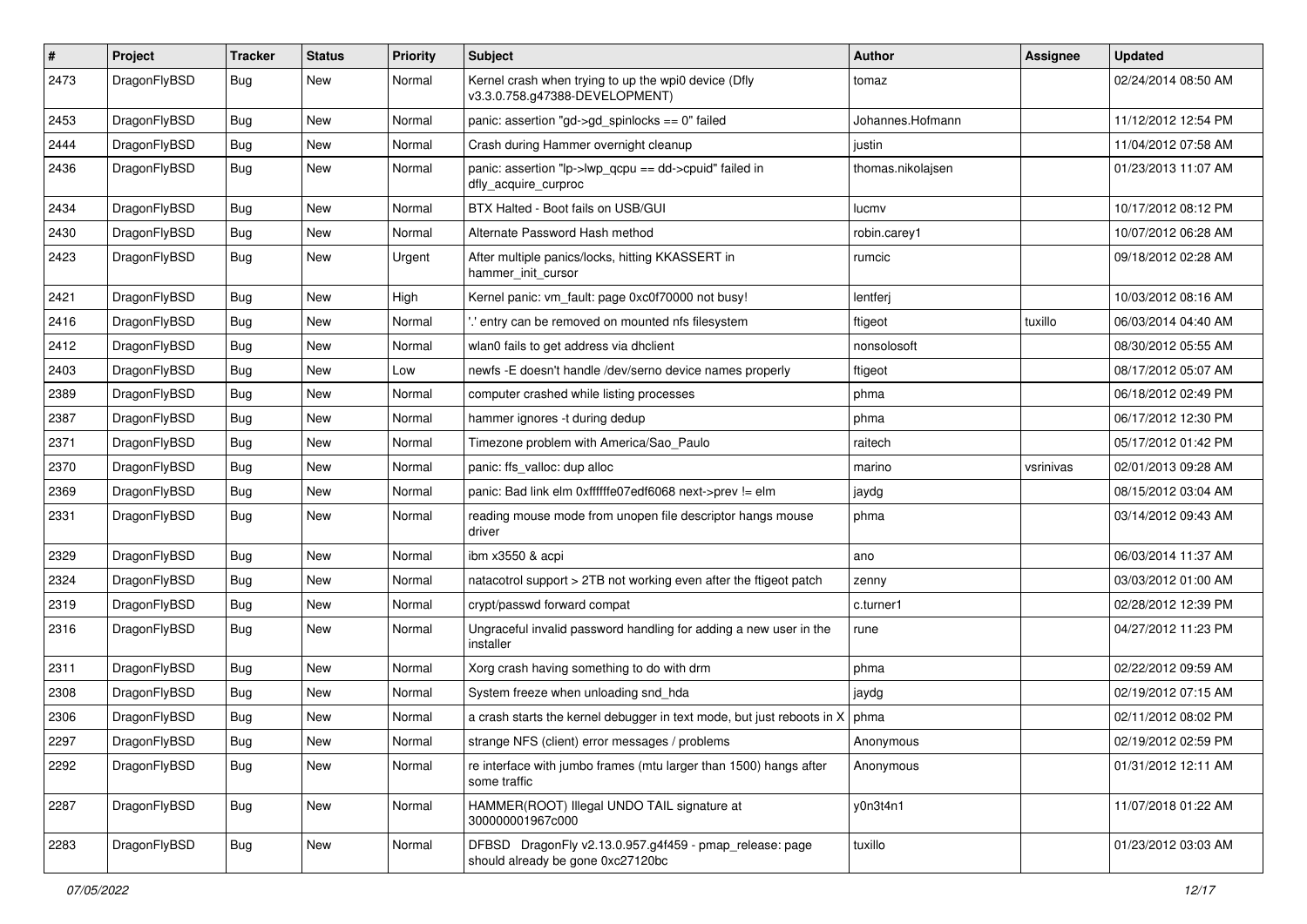| #      | Project      | <b>Tracker</b> | <b>Status</b> | <b>Priority</b> | Subject                                                                                                    | Author       | <b>Assignee</b> | <b>Updated</b>      |
|--------|--------------|----------------|---------------|-----------------|------------------------------------------------------------------------------------------------------------|--------------|-----------------|---------------------|
| 2265   | DragonFlyBSD | Bug            | <b>New</b>    | Normal          | mbsrtowcs does not properly handle invalid mbstate_t in ps                                                 | c.turner1    | swildner        | 01/10/2012 07:56 PM |
| 2254   | DragonFlyBSD | Bug            | New           | Normal          | panic: assertion "ref < &td->td_toks_end" failed in lwkt_gettoken at<br>/usr/src/sys/kern/lwkt_token.c:588 | eocallaghan  |                 | 12/05/2011 10:21 PM |
| 2252   | DragonFlyBSD | Bug            | <b>New</b>    | Low             | snd hda not useable if loaded via /boot/loader.conf                                                        | xbit         | swildner        | 12/14/2011 12:23 AM |
| 2250   | DragonFlyBSD | <b>Bug</b>     | <b>New</b>    | Normal          | Kernel panic                                                                                               | adamk        |                 | 11/23/2018 01:10 AM |
| 2248   | DragonFlyBSD | <b>Bug</b>     | New           | Normal          | sysctl panic                                                                                               | pavalos      |                 | 11/23/2011 06:23 PM |
| 2245   | DragonFlyBSD | Bug            | New           | Normal          | panic: assertion "ref < &td->td_toks_end" failed in lwkt_gettoken at<br>/usr/src/sys/kern/lwkt_token.c:588 | juanfra684   |                 | 11/22/2011 07:41 PM |
| 2224   | DragonFlyBSD | Bug            | <b>New</b>    | Normal          | v2.13.0.291.gaa7ec - Panic on fq while installing world                                                    | tuxillo      |                 | 11/18/2011 01:40 AM |
| 2210   | DragonFlyBSD | <b>Bug</b>     | <b>New</b>    | Normal          | Bugtracker cannot assign default project for new users                                                     | ahuete.devel |                 | 11/17/2011 11:30 AM |
| 2199   | DragonFlyBSD | Bug            | <b>New</b>    | Normal          | screen segfaults if utmpx isn't present                                                                    | pavalos      |                 | 11/15/2011 10:52 PM |
| 2182   | DragonFlyBSD | Bug            | <b>New</b>    | Normal          | if_msk PHY FIFO underrun/overflow                                                                          | nonsolosoft  |                 | 09/03/2012 06:39 AM |
| 2171   | DragonFlyBSD | Bug            | New           | Normal          | DFBSD v2.13.0.151.gdc8442 - panic: assertion "(*ptep &<br>(PG MANAGED PG V)) == PG V"                      | tuxillo      |                 | 11/04/2011 05:06 PM |
| 2167   | DragonFlyBSD | Bug            | <b>New</b>    | Normal          | shutdown/reboot fails after uptime msg                                                                     | marino       |                 | 11/28/2011 03:01 AM |
| 2166   | DragonFlyBSD | <b>Bug</b>     | New           | Normal          | DFBSD v2.13.0.109.g05b9d - Strange lockups                                                                 | tuxillo      |                 | 10/29/2011 11:20 AM |
| 2164   | DragonFlyBSD | Bug            | New           | Normal          | panic on reboot from usb.                                                                                  | eocallaghan  |                 | 10/27/2011 09:29 AM |
| 2161   | DragonFlyBSD | <b>Bug</b>     | New           | Normal          | Outdated xorg.conf file gets installed into etc and screws up mouse                                        | eocallaghan  |                 | 10/27/2011 01:51 PM |
| 2158   | DragonFlyBSD | <b>Bug</b>     | New           | Normal          | iwn panics with assertion on boot.                                                                         | eocallaghan  |                 | 10/24/2011 04:13 PM |
| 2154   | DragonFlyBSD | Bug            | <b>New</b>    | Normal          | vkernel copyout() doesn't return EFAULT on error                                                           | vsrinivas    |                 | 10/20/2011 03:53 AM |
| 2153   | DragonFlyBSD | Bug            | New           | Normal          | Too many unuseful warnings at boot                                                                         | juanfra684   |                 | 10/18/2011 10:16 PM |
| $2141$ | DragonFlyBSD | Bug            | New           | Urgent          | loader and/or documentation broken                                                                         | sjg          |                 | 01/20/2012 10:51 AM |
| 2140   | DragonFlyBSD | Bug            | <b>New</b>    | High            | hammer_io_delallocate panic with 'duplicate entry' message                                                 | ttw          |                 | 10/07/2011 12:22 PM |
| 2138   | DragonFlyBSD | Bug            | New           | Normal          | > 100% CPU usage                                                                                           | robin.carey1 |                 | 09/26/2011 12:20 PM |
| 2136   | DragonFlyBSD | Bug            | <b>New</b>    | Normal          | socketpair() doesn't free file descriptors on copyout failure                                              | vsrinivas    |                 | 04/05/2013 09:13 AM |
| 2129   | DragonFlyBSD | <b>Bug</b>     | New           | Normal          | DFBSD v2.11.0.661.gf9438 i386 - panic: lockmgr thrd sleep                                                  | tuxillo      |                 | 09/05/2011 09:49 AM |
| 2125   | DragonFlyBSD | Bug            | New           | Normal          | Weird garbage in dmesg                                                                                     | herrgard     |                 | 08/30/2011 08:04 PM |
| 2124   | DragonFlyBSD | <b>Bug</b>     | New           | Normal          | getty repeating too quickly on port /dev/ttyv0                                                             | sgeorge.ml   |                 | 09/01/2011 04:28 AM |
| 2123   | DragonFlyBSD | Bug            | New           | Normal          | hammer is losing files                                                                                     | schmir       |                 | 08/30/2011 07:56 PM |
| 2122   | DragonFlyBSD | Submit         | New           | Normal          | [Review] Fixes to the VFS layer                                                                            | ftigeot      |                 | 05/31/2022 03:25 PM |
| 2117   | DragonFlyBSD | <b>Bug</b>     | New           | High            | ACPI and/or bce(4) problem with 2.11.0.673.g0d557 on HP DL380<br>G6                                        | pauska       |                 | 08/22/2011 10:15 AM |
| 2115   | DragonFlyBSD | Bug            | New           | Normal          | [msk] system freeze after receive some paquet                                                              | bsdsx        |                 | 08/22/2011 10:22 AM |
| 2113   | DragonFlyBSD | <b>Bug</b>     | New           | Normal          | nmalloc threaded program fork leak                                                                         | vsrinivas    | vsrinivas       | 08/11/2011 07:25 PM |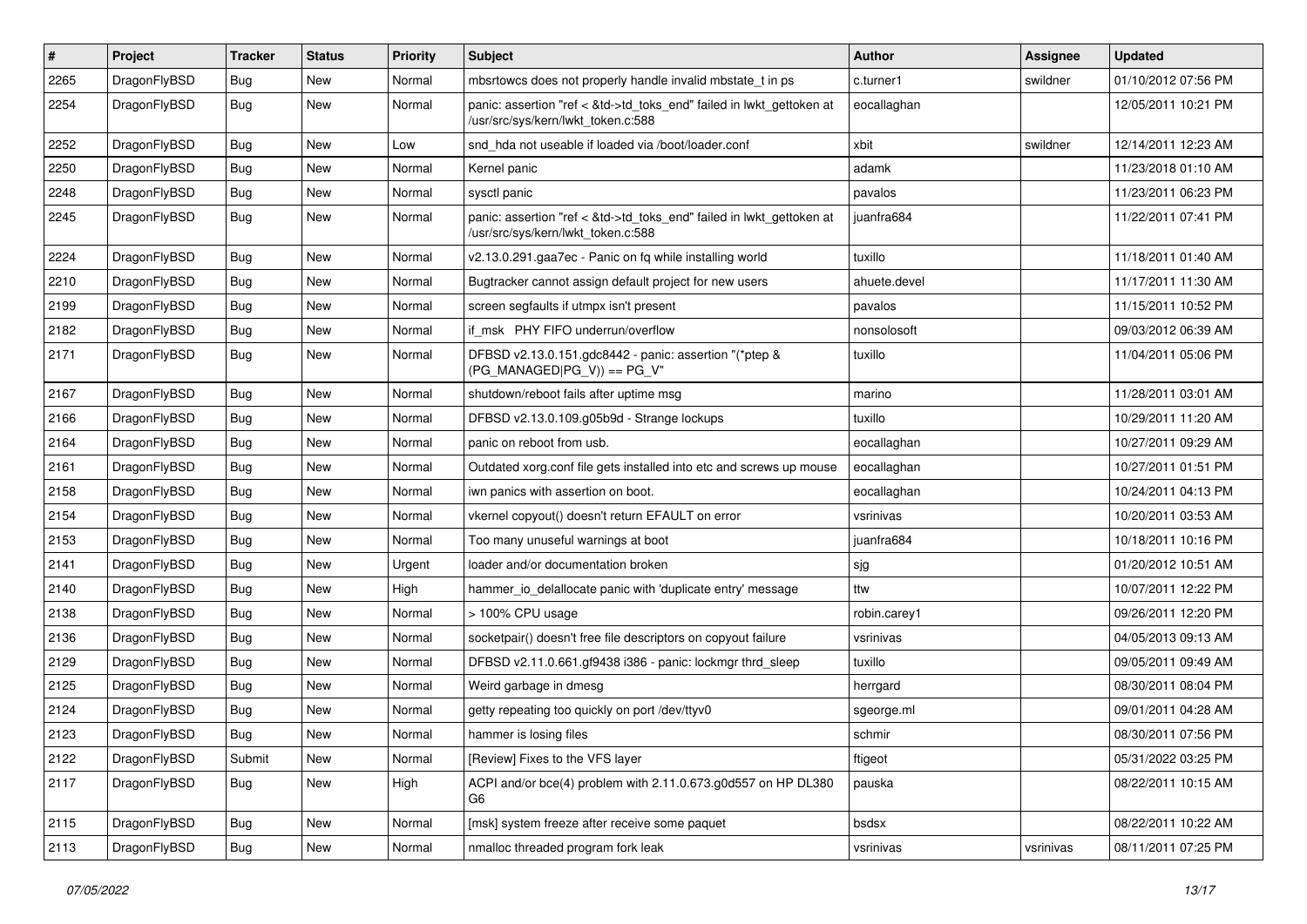| $\vert$ # | Project      | <b>Tracker</b> | <b>Status</b> | <b>Priority</b> | <b>Subject</b>                                                                                | Author            | Assignee | <b>Updated</b>      |
|-----------|--------------|----------------|---------------|-----------------|-----------------------------------------------------------------------------------------------|-------------------|----------|---------------------|
| 2107      | DragonFlyBSD | <b>Bug</b>     | <b>New</b>    | Normal          | 2.10.1 sata dvd drive issue                                                                   | ausppc            |          | 07/31/2011 08:41 PM |
| 2104      | DragonFlyBSD | Bug            | <b>New</b>    | Normal          | network configuration seg. fault on install CD                                                | navratil          |          | 07/26/2011 07:55 AM |
| 2099      | DragonFlyBSD | <b>Bug</b>     | <b>New</b>    | Normal          | page fault panic in vm system                                                                 | pavalos           |          | 07/10/2011 08:51 AM |
| 2098      | DragonFlyBSD | Submit         | New           | Normal          | [PATCH] correct ath man page example<br>(/usr/src/share/man/man4/ath.4)                       | nobody            |          | 11/15/2011 12:27 AM |
| 2095      | DragonFlyBSD | <b>Bug</b>     | New           | Low             | Running installer post-install: Unsupported DFUI transport "                                  | greenrd           |          | 06/26/2011 09:20 AM |
| 2094      | DragonFlyBSD | Bug            | <b>New</b>    | Normal          | Segfault when gdb printing backtrace from core dump                                           | greenrd           |          | 06/25/2011 04:14 PM |
| 2092      | DragonFlyBSD | <b>Bug</b>     | <b>New</b>    | Normal          | Panic: Bad link elm 0x next->prev != elm                                                      | masterblaster     | dillon   | 12/04/2011 12:49 PM |
| 2085      | DragonFlyBSD | Bug            | <b>New</b>    | Normal          | panic: assertion: (m->flags & PG_MAPPED) == 0 in<br>vm_page_free_toq                          | vsrinivas         |          | 06/10/2011 07:48 AM |
| 2084      | DragonFlyBSD | Bug            | <b>New</b>    | Normal          | DFBSD v2.11.0.242.g4d317 - panic: zone: entry not free                                        | tuxillo           |          | 07/03/2012 01:23 AM |
| 2082      | DragonFlyBSD | Bug            | New           | Normal          | dfbsd 2.10.1 amd64 - mc port build error with 'bmake bin-install'                             | sun-doctor        |          | 05/25/2011 07:18 PM |
| 2080      | DragonFlyBSD | Bug            | <b>New</b>    | Normal          | panic: lockmgr thrd_sleep: called from interrupt, ipi, or hard code<br>section                | rumcic            |          | 05/30/2011 05:06 PM |
| 2078      | DragonFlyBSD | Bug            | <b>New</b>    | Normal          | DFBSD i386 v2.11.0.201.g3ed2f - Panic during installworld into a<br>vn0 device                | tuxillo           |          | 05/19/2011 07:50 PM |
| 2077      | DragonFlyBSD | <b>Bug</b>     | <b>New</b>    | Normal          | USB devices conflicting                                                                       | srussell          |          | 05/17/2011 05:12 PM |
| 2075      | DragonFlyBSD | Bug            | <b>New</b>    | Normal          | pflogd on x86_64                                                                              | fanch             |          | 05/16/2011 04:04 PM |
| 2072      | DragonFlyBSD | <b>Bug</b>     | <b>New</b>    | Normal          | Fatal trap 12: stopped at lwkt_send_ipiq3                                                     | rumcic            |          | 05/17/2011 04:12 AM |
| 2071      | DragonFlyBSD | Bug            | New           | High            | Panic on assertion: $(int)(flag->seq - seq) > 0$ in hammer flusher flush<br>after inode error | vsrinivas         |          | 06/12/2011 07:59 AM |
| 2067      | DragonFlyBSD | <b>Bug</b>     | <b>New</b>    | Normal          | sound/pcm: "play interrupt timeout, channel dead"                                             | matthiasr         |          | 05/11/2021 03:55 AM |
| 2061      | DragonFlyBSD | Bug            | <b>New</b>    | Normal          | USB keyboard boot panic                                                                       | sjg               |          | 05/04/2012 12:20 AM |
| 2055      | DragonFlyBSD | Bug            | <b>New</b>    | Normal          | $ssh + IPV6 + bridge \Rightarrow connection freezes$                                          | steve             |          | 04/24/2011 07:13 PM |
| 2052      | DragonFlyBSD | Bug            | <b>New</b>    | Normal          | Kernel panic: CPU APIC ID out of range                                                        | Anonymous         |          | 05/02/2011 11:06 AM |
| 2051      | DragonFlyBSD | Bug            | <b>New</b>    | Normal          | No ipv6 lan route entry created on 2.10                                                       | ftigeot           |          | 04/21/2011 10:37 AM |
| 2048      | DragonFlyBSD | Bug            | <b>New</b>    | Normal          | panic: ffs_sync: rofs mod                                                                     | pavalos           |          | 04/12/2011 05:45 AM |
| 2045      | DragonFlyBSD | Bug            | <b>New</b>    | Normal          | ral(4): Fatal trap 12: page fault while in kernel mode (two panics)                           | herrgard          |          | 11/03/2011 05:34 PM |
| 2042      | DragonFlyBSD | <b>Bug</b>     | <b>New</b>    | Normal          | kernel panic, when run boot0cfg                                                               | sepherosa         |          | 05/31/2022 03:01 PM |
| 2020      | DragonFlyBSD | <b>Bug</b>     | New           | Low             | Port brcm80211 driver from Linux to DragonFly BSD                                             | studer            |          | 03/05/2011 10:54 PM |
| 2008      | DragonFlyBSD | Bug            | <b>New</b>    | Normal          | lwkt setcpu remote: td->td flags 00800621 console flood                                       | pavalos           |          | 03/06/2011 09:37 PM |
| 2004      | DragonFlyBSD | <b>Bug</b>     | New           | Normal          | LWKT WAIT IPIQ panic                                                                          | steve             |          | 03/08/2011 05:46 PM |
| 1990      | DragonFlyBSD | <b>Bug</b>     | New           | Normal          | /mnt too large to mount                                                                       | peur.neu          |          | 02/16/2011 11:24 PM |
| 1984      | DragonFlyBSD | Bug            | New           | Normal          | hammer mount fails after crash - HAMMER: FIFO record bad head<br>signature                    | thomas.nikolajsen |          | 03/08/2011 06:57 PM |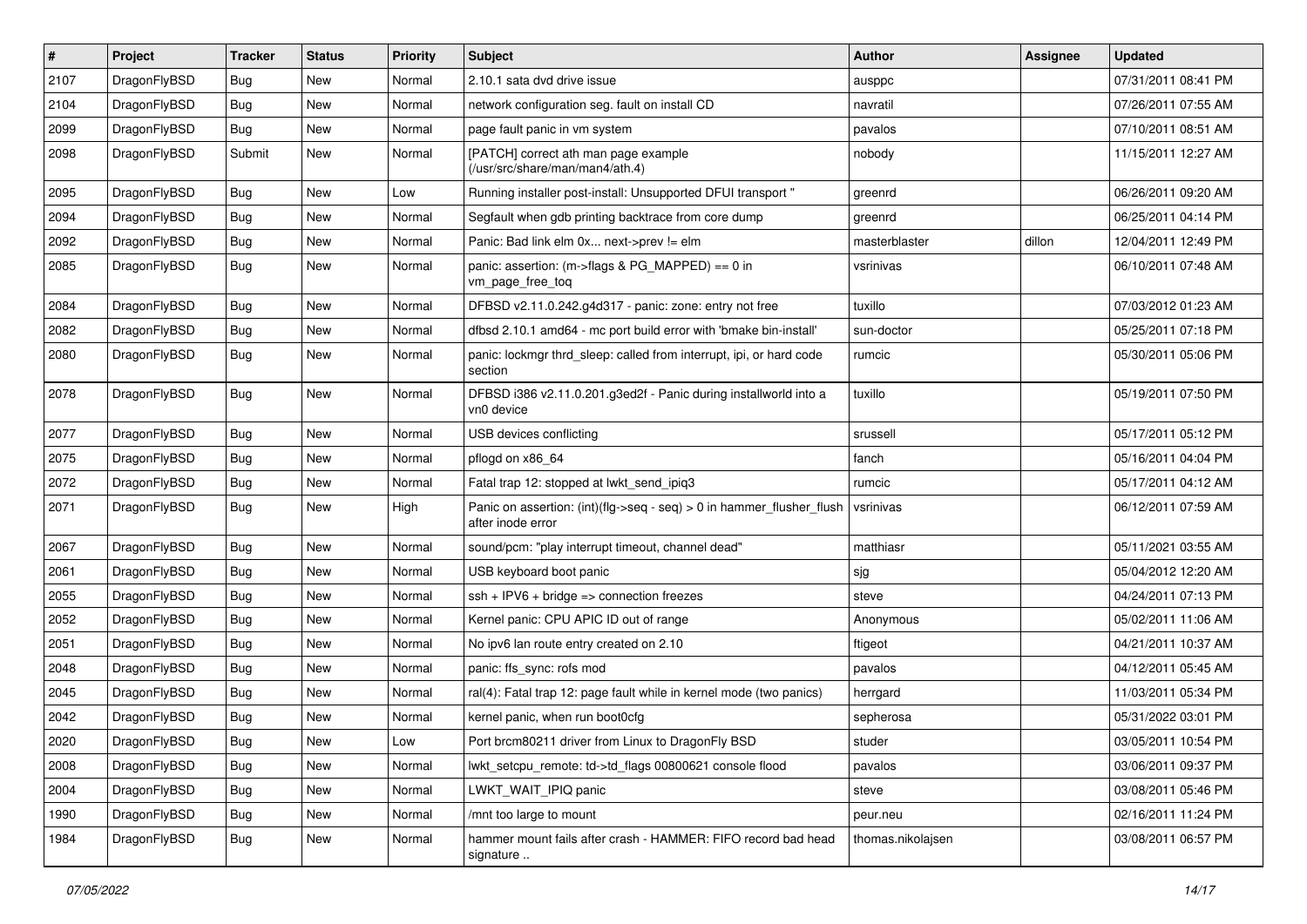| $\vert$ # | Project      | <b>Tracker</b> | <b>Status</b> | <b>Priority</b> | Subject                                                                                                                                                                                           | <b>Author</b>      | Assignee | <b>Updated</b>      |
|-----------|--------------|----------------|---------------|-----------------|---------------------------------------------------------------------------------------------------------------------------------------------------------------------------------------------------|--------------------|----------|---------------------|
| 1982      | DragonFlyBSD | <b>Bug</b>     | New           | Low             | There is no linuxulator on x86-64                                                                                                                                                                 | herrgard           |          | 05/31/2022 02:25 PM |
| 1975      | DragonFlyBSD | Bug            | New           | Normal          | Applications seg fault in select() and poll()                                                                                                                                                     | rumcic             |          | 05/31/2022 02:58 PM |
| 1969      | DragonFlyBSD | <b>Bug</b>     | New           | Normal          | pf-related network problem                                                                                                                                                                        | pavalos            | lentferj | 02/01/2011 06:57 PM |
| 1964      | DragonFlyBSD | <b>Bug</b>     | New           | Normal          | iwn (panic assertion : wlan assert serialized)                                                                                                                                                    | sjmm.ptr           | josepht  | 02/01/2011 12:57 PM |
| 1961      | DragonFlyBSD | <b>Bug</b>     | New           | Normal          | Can't create dump from DDB                                                                                                                                                                        | shamaz             |          | 01/29/2011 09:02 PM |
| 1959      | DragonFlyBSD | <b>Bug</b>     | New           | Normal          | DFBSD v2.9.1.422.gc98f2 - Panic during boot - IPv6 and PF                                                                                                                                         | tuxillo            |          | 01/13/2011 03:37 AM |
| 1951      | DragonFlyBSD | <b>Bug</b>     | <b>New</b>    | Normal          | dma timeouts at phyaddr on a good hdd                                                                                                                                                             | peur.neu           |          | 01/04/2011 07:12 AM |
| 1949      | DragonFlyBSD | <b>Bug</b>     | New           | Normal          | iwn panic                                                                                                                                                                                         | pavalos            |          | 01/30/2011 03:21 AM |
| 1947      | DragonFlyBSD | Bug            | New           | Low             | GA-880GM-UD2H (rev. 1.3) AHCI fails to detect disks at the end of<br>the RAID controller                                                                                                          | eocallaghan        |          | 11/27/2021 08:46 AM |
| 1946      | DragonFlyBSD | <b>Bug</b>     | New           | Normal          | ieee80211 panic                                                                                                                                                                                   | pavalos            | josepht  | 01/27/2011 06:00 PM |
| 1944      | DragonFlyBSD | Bug            | New           | Normal          | panic: backing object 0xdea7b258 was somehow re-referenced<br>during collapse!                                                                                                                    | sepherosa          |          | 12/27/2010 02:06 AM |
| 1943      | DragonFlyBSD | Bug            | New           | Normal          | hammer assertion panic                                                                                                                                                                            | peter              |          | 12/27/2010 12:45 AM |
| 1942      | DragonFlyBSD | <b>Bug</b>     | <b>New</b>    | Normal          | locking against myself in getcacheblk()?                                                                                                                                                          | qhwt.dfly          |          | 05/31/2022 02:15 PM |
| 1941      | DragonFlyBSD | <b>Bug</b>     | New           | Normal          | wlan config crash                                                                                                                                                                                 | abandon.every.hope |          | 12/24/2010 07:54 PM |
| 1939      | DragonFlyBSD | <b>Bug</b>     | New           | Normal          | Panic on nightly build and stress test box                                                                                                                                                        | lentferj           |          | 12/18/2010 08:41 AM |
| 1935      | DragonFlyBSD | <b>Bug</b>     | New           | Normal          | mouse does not work after switching between x and console                                                                                                                                         | shamaz             |          | 12/13/2010 10:06 AM |
| 1923      | DragonFlyBSD | Bug            | New           | Normal          | Abysmal NFS performance with IPv6                                                                                                                                                                 | ftigeot            |          | 12/05/2010 09:34 PM |
| 1920      | DragonFlyBSD | <b>Bug</b>     | New           | High            | system hangs                                                                                                                                                                                      | zhtw               |          | 11/22/2010 08:59 AM |
| 1917      | DragonFlyBSD | <b>Bug</b>     | New           | Normal          | panic: assertion: (RB_EMPTY(&ip->rec_tree) && (ip->flags &<br>HAMMER_INODE_XDIRTY) == 0)    (!RB_EMPTY(&ip->rec_tree)<br>&& (ip->flags & HAMMER_INODE_XDIRTY) != 0) in<br>hammer_flush_inode_done | qhwt.dfly          |          | 11/24/2010 03:23 AM |
| 1916      | DragonFlyBSD | <b>Bug</b>     | New           | Normal          | Constant crashes on x86_64 with UFS                                                                                                                                                               | lentferj           |          | 11/21/2010 07:40 PM |
| 1913      | DragonFlyBSD | <b>Bug</b>     | <b>New</b>    | Normal          | panic: assertion: ip->flush_state != HAMMER_FST_FLUSH in<br>hammer_flush_inode_core                                                                                                               | swildner           |          | 11/20/2010 05:27 PM |
| 1907      | DragonFlyBSD | <b>Bug</b>     | New           | Normal          | Hammer crash in hammer_flusher_flush()                                                                                                                                                            | swildner           |          | 11/11/2010 05:07 AM |
| 1899      | DragonFlyBSD | <b>Bug</b>     | <b>New</b>    | Normal          | Keyboard doesn't work                                                                                                                                                                             | fransm             |          | 05/15/2022 03:32 PM |
| 1884      | DragonFlyBSD | Bug            | <b>New</b>    | Normal          | System completely freezes while listening music (devbuf: malloc<br>limit exceeded)                                                                                                                | shamaz             |          | 01/24/2011 05:00 PM |
| 1882      | DragonFlyBSD | Bug            | <b>New</b>    | Low             | Idea for handling new USB vendor/device codes                                                                                                                                                     | bmk                |          | 10/20/2010 12:15 PM |
| 1877      | DragonFlyBSD | Bug            | New           | Normal          | Freeze during 1st hammer cleanup after new install                                                                                                                                                | elekktretterr      |          | 05/15/2022 11:43 AM |
| 1876      | DragonFlyBSD | Bug            | New           | Normal          | devfs in jail + logging out from console(ttyv1+) -> panic                                                                                                                                         | qhwt.dfly          | tuxillo  | 05/31/2022 03:24 PM |
| 1874      | DragonFlyBSD | <b>Bug</b>     | New           | Normal          | mpd listening on all IPs, accepting only on one                                                                                                                                                   | rumcic             |          | 05/08/2011 01:01 PM |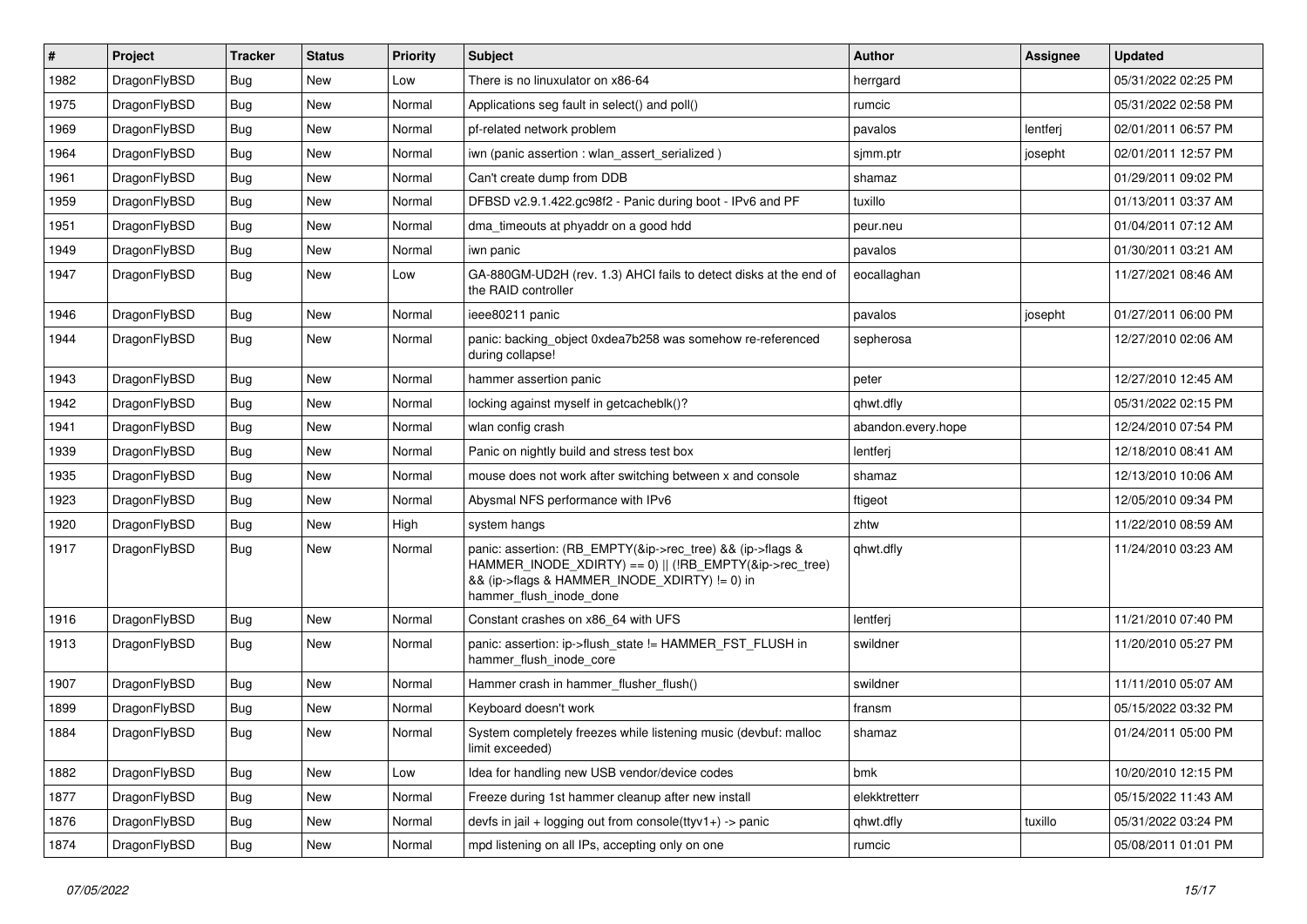| #    | Project      | <b>Tracker</b> | <b>Status</b> | <b>Priority</b> | Subject                                                                                      | Author           | Assignee | <b>Updated</b>      |
|------|--------------|----------------|---------------|-----------------|----------------------------------------------------------------------------------------------|------------------|----------|---------------------|
| 1873 | DragonFlyBSD | Bug            | New           | Normal          | Panic upon usb mouse detach and reattaching                                                  | rumcic           |          | 02/01/2011 09:53 AM |
| 1867 | DragonFlyBSD | Bug            | <b>New</b>    | Normal          | it(4) motherboard and fan problems                                                           | tuxillo          |          | 07/08/2011 10:48 AM |
| 1861 | DragonFlyBSD | Bug            | <b>New</b>    | Normal          | panic via kprintf (lockmgr called in a hard section)                                         | vsrinivas        |          | 10/11/2010 12:56 AM |
| 1850 | DragonFlyBSD | <b>Bug</b>     | New           | Normal          | volume-add on hammer root fs panic                                                           | Johannes.Hofmann |          | 04/18/2019 04:27 AM |
| 1836 | DragonFlyBSD | Bug            | <b>New</b>    | Normal          | Incorrect TCP checksum show up in tcpdump                                                    | robgar1          |          | 05/15/2022 11:22 AM |
| 1826 | DragonFlyBSD | <b>Bug</b>     | New           | Normal          | panic during boot: assertion so->so_port  in tcp_input                                       | ftigeot          |          | 05/15/2022 11:05 AM |
| 1818 | DragonFlyBSD | <b>Bug</b>     | New           | Normal          | panic: Bad tailg NEXT (kgueue issue ?)                                                       | ftigeot          |          | 05/15/2022 11:40 AM |
| 1786 | DragonFlyBSD | <b>Bug</b>     | <b>New</b>    | Normal          | Calling NULL function pointer initiates panic loop                                           | sjg              |          | 10/11/2010 05:28 PM |
| 1774 | DragonFlyBSD | <b>Bug</b>     | New           | Normal          | New IP header cleanup branch available for testing                                           | dillon           |          | 05/15/2022 10:59 AM |
| 1769 | DragonFlyBSD | Bug            | New           | Normal          | panic: assertion: _tp->tt_msg->tt_cpuid == mycpuid in<br>tcp_callout_active                  | pavalos          | sjg      | 05/15/2022 11:07 AM |
| 1714 | DragonFlyBSD | Bug            | New           | Low             | hwpmc                                                                                        | alexh            | swildner | 08/18/2012 02:03 PM |
| 1695 | DragonFlyBSD | Bug            | <b>New</b>    | Normal          | NFS-related system breakdown                                                                 | Anonymous        |          | 04/10/2014 12:35 AM |
| 1634 | DragonFlyBSD | <b>Bug</b>     | New           | Normal          | panic: spin lock: 0xe4ad1320, indefinitive wait!                                             | elekktretterr    |          | 01/19/2015 03:21 AM |
| 1594 | DragonFlyBSD | <b>Bug</b>     | New           | Normal          | Kernel panic during boot from Live CD on Dell E6400                                          | bodie            |          | 05/11/2021 03:54 AM |
| 1559 | DragonFlyBSD | <b>Bug</b>     | <b>New</b>    | Normal          | kernel trap                                                                                  | phma             |          | 11/27/2021 08:43 AM |
| 1556 | DragonFlyBSD | <b>Bug</b>     | New           | Normal          | many processes stuck in "hmrrcm", system unusable                                            | corecode         | tuxillo  | 05/11/2021 03:52 AM |
| 1538 | DragonFlyBSD | Bug            | <b>New</b>    | Low             | mountroot should probe file systems                                                          | corecode         | alexh    | 11/24/2010 06:35 PM |
| 1532 | DragonFlyBSD | <b>Bug</b>     | New           | Low             | jemalloc doesn't work on DragonFly                                                           | hasso            | sjg      | 08/02/2011 01:14 AM |
| 1525 | DragonFlyBSD | <b>Bug</b>     | <b>New</b>    | Normal          | boehm-gc problems                                                                            | hasso            |          | 10/13/2012 07:13 PM |
| 1474 | DragonFlyBSD | <b>Bug</b>     | New           | Normal          | ithread 1 unexpectedly rescheduled                                                           | corecode         | tuxillo  | 05/11/2021 03:52 AM |
| 1463 | DragonFlyBSD | <b>Bug</b>     | <b>New</b>    | Normal          | Mountroot before drives are initialized                                                      | elekktretterr    |          | 12/07/2010 01:30 PM |
| 1442 | DragonFlyBSD | Bug            | New           | Normal          | blocking SIGSEGV and triggering a segment violation produces an<br>all CPU consuming process | corecode         | tuxillo  | 05/11/2021 03:52 AM |
| 1440 | DragonFlyBSD | Bug            | New           | Normal          | ptrace/gdb doesn't work after process blocks SIGTRAP                                         | corecode         | tuxillo  | 05/11/2021 03:52 AM |
| 1430 | DragonFlyBSD | Bug            | New           | Normal          | Buggy w(1)?                                                                                  | hasso            | alexh    | 11/24/2010 08:09 AM |
| 1313 | DragonFlyBSD | <b>Bug</b>     | New           | Low             | Signal code in kernel needs major overhaul (signal queues,<br>si_code, si_addr)              | hasso            |          | 05/11/2021 04:00 AM |
| 1293 | DragonFlyBSD | Bug            | New           | Normal          | 2.2.1-REL Installer Request                                                                  | mk               | tuxillo  | 05/11/2021 04:00 AM |
| 1246 | DragonFlyBSD | Bug            | New           | Normal          | bad resolution (monitor desync) with livedvd                                                 | Przem0l          |          | 02/18/2014 06:29 AM |
| 1198 | DragonFlyBSD | Bug            | New           | High            | DDB loops panic in db_read_bytes                                                             | corecode         | tuxillo  | 05/11/2021 03:51 AM |
| 1194 | DragonFlyBSD | <b>Bug</b>     | <b>New</b>    | Normal          | SCSI errors while trying to copy photos from my camera                                       | elekktretterr    |          | 01/14/2015 04:39 PM |
| 1193 | DragonFlyBSD | <b>Bug</b>     | <b>New</b>    | Normal          | kernel doesn't recognize cdrom drive                                                         | nonsolosoft      |          | 01/25/2014 09:11 PM |
| 1192 | DragonFlyBSD | Submit         | New           | Normal          | KKASSERTs in sys/kern/uipc_{msg,socket}.c are too strict                                     | rumcic           |          | 05/11/2021 04:07 AM |